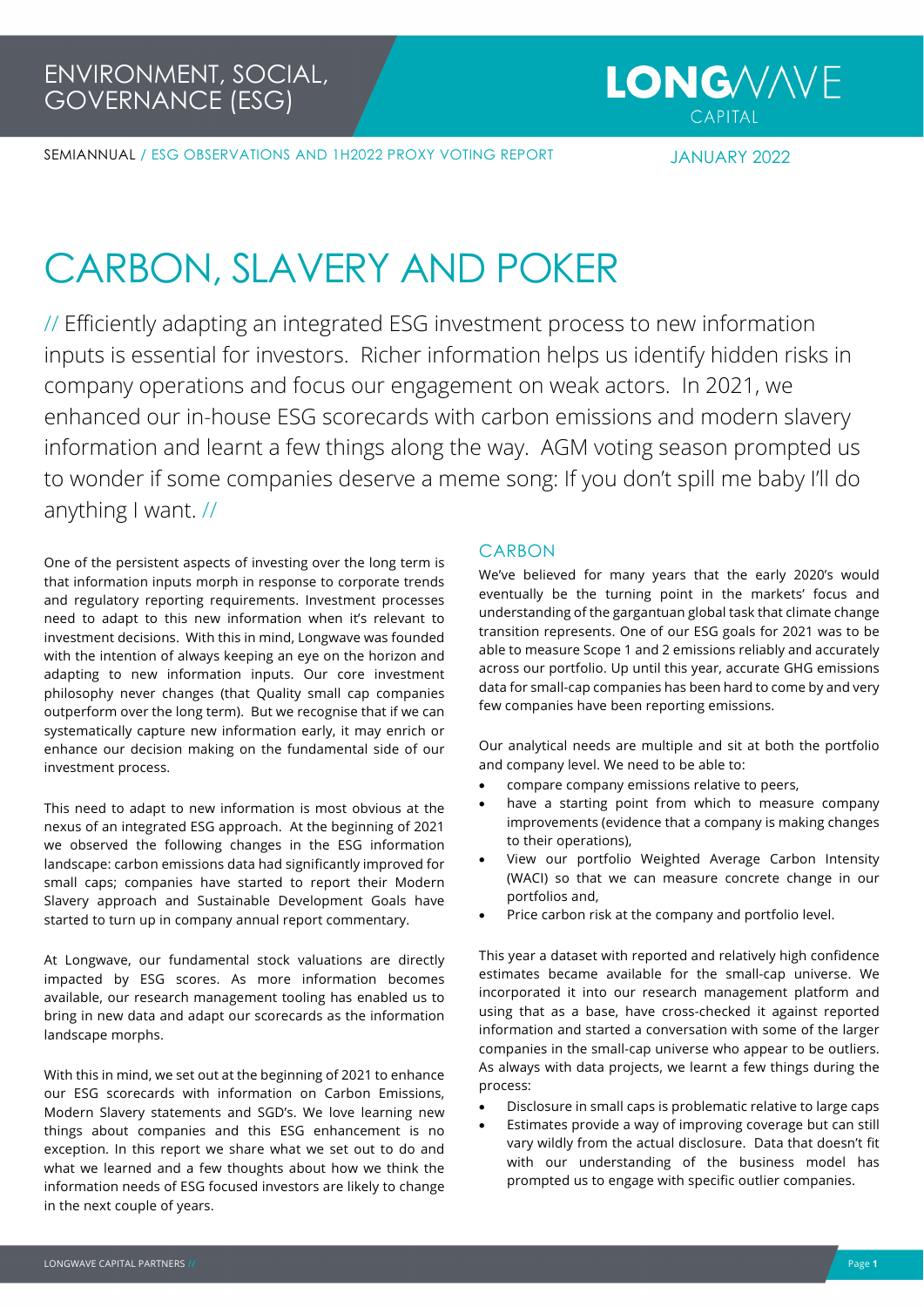# **LONG/V/N/E**

SEMIANNUAL / ESG OBSERVATIONS AND 1H2022 PROXY VOTING REPORT JANUARY 2022

There's a wide divergence across small companies in both their GHG emissions and the strategies management are employing to report and improve them.

We are now able to see (at the click of a button) the Weighed Average Carbon intensity of our portfolio vs the index both at the aggregate, sector and company level. We were pleased to see that the portfolio carbon intensity is lower than the index without having expressly controlled for emissions.



*Source: Longwave Capital Partners, Company Reports, Bloomberg Estimates.98% of the portfolio has either reported or estimated data as at 31 Dec 2021*

We are also able to track changes in intensity through time.

Finally, we used this as an opportunity to think about how the data might be used to reward companies that are making a genuine difference to climate change transition. If we think from first principals about what has to change between 2020 and 2050, companies with emissions intensive operations will need to invest in their asset bases (probably out-of-cycle) to lower their emissions intensity. The role financial markets play in that equation is to both provide the capital necessary for the transition and to reward the improvers with a lower cost of capital. Alongside a transition of the existing asset base, financial markets have a role to play in funding new technology solutions in a range of energy market and industrial equipment verticals.

When we look at the Australian small cap universe, the companies with the lowest emissions intensity tend to be in that position naturally (due to business model or industry). As a result, they are unlikely to ever have a significant role to play in moving the economy further towards net-zero. Holding a portfolio of these carbon-light businesses might feel good, but in practical terms, your incremental capital investment (reinvested profit sitting inside each company you own) isn't actually being spent on the effort to transition to net-zero.

On the other hand, some of the more emissions intensive businesses (such as Viva Energy) have a significant role to play in transitioning their asset base to net-zero and in the absence of government policy can choose to invest or not invest. We think companies who have higher emissions intensity but show big improvements year on year because they're investing incremental capital to facilitate transition should be rewarded for their efforts. And we think investors who truly want to ensure their money is contributing to transition in the most impactful way should be thinking about how their captive incremental dollar of capital spend is being put to work.

Over 2022 and beyond we will use our new dataset to explore these ideas further.

#### MODERN SLAVERY

In 2018 the Australian Government passed the Modern Slavery act. Any business with revenues over \$100m is required to prepare a modern slavery report that outlines risk of exposure to modern slavery in the operations and supply chains of the company. These reports are supplied to the Australian Government and are generally made public on company websites. Our objective in incorporating Modern Slavery into our Social scorecard in 2021 was to analyse the statements produced by our portfolio holding companies and understand how each company identifies and manages the risks. Modern Slavery is what we think of as a slow-burn hidden reputational risk. A public exposure of particularly bad corporate actors has the potential to lead to large customer boycotts, fines or the need to re-point a global supply chain to higher cost suppliers. A better understanding of just how focused a company might be on these hidden risks can help us avoid or weight the portfolio away from companies with higher exposure.

We are now able to see at the portfolio level, what percentage of our portfolio isn't reporting on modern slavery. We will use this to guide some of our ESG engagement in 2022.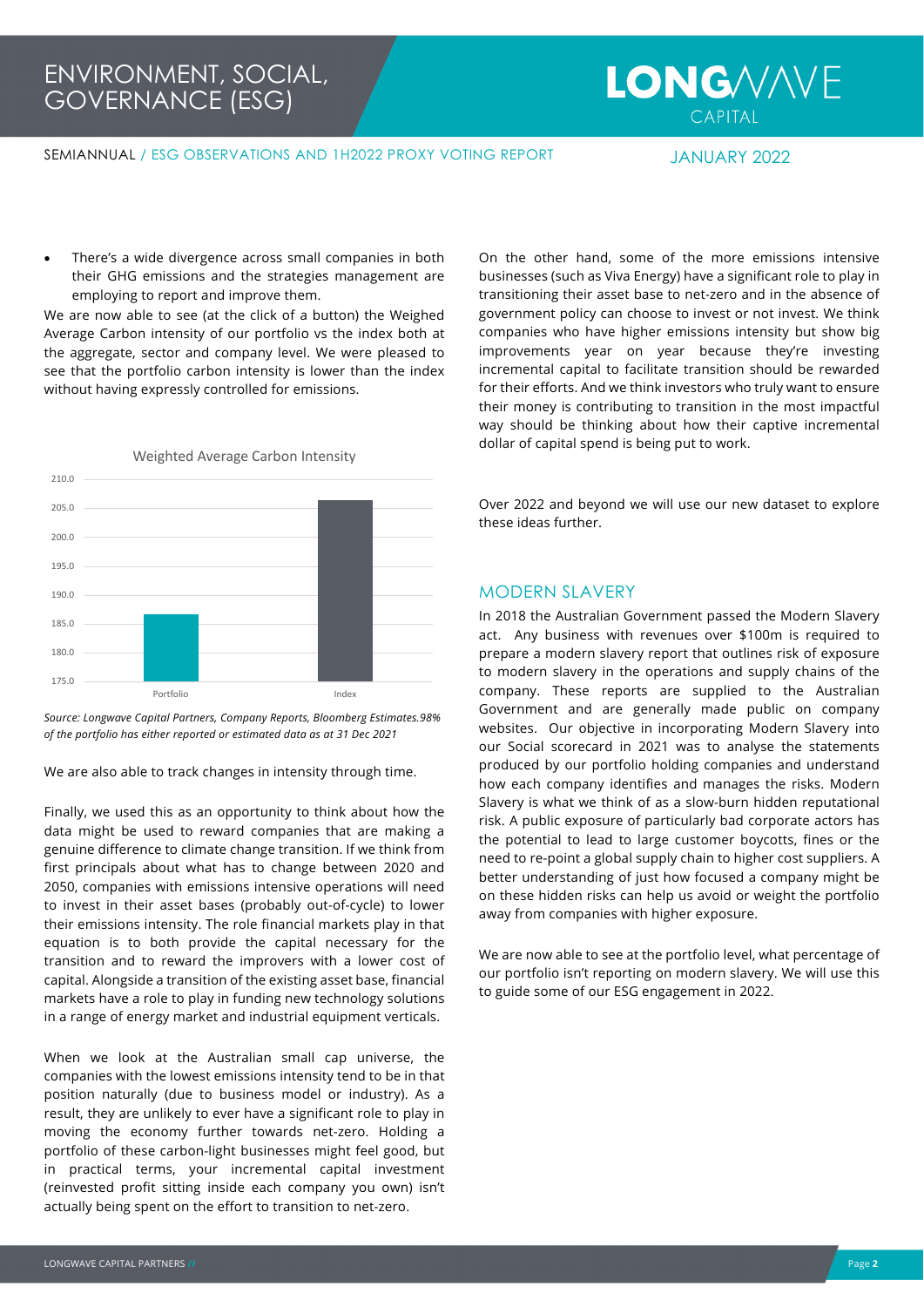### ENVIRONMENT, SOCIAL, GOVERNANCE (ESG)

## **LONG/V/N/E**

#### SEMIANNUAL / ESG OBSERVATIONS AND 1H2022 PROXY VOTING REPORT JANUARY 2022



*Source: Longwave Capital Partners, Company Reports. 75% of the portfolio has been surveyed at 31 Dec 2021*

We are also able to see the categorisation of our portfolio (and each company) into high, low and unknown risk. Again, this will help us form targeted engagement in 2022.





*Source: Longwave Capital Partners, Company Reports. 75% of the portfolio has been surveyed at 31 Dec 2021*

This process was rich with learning outcomes:

- There was a wide range in the quality of reports. Some companies had gone to serious lengths to think about where hidden modern slavery might occur in their domestic supply chain and were already implementing targeted staff training so that everyone in their operations was equipped to spot the signs. Others were simply implementing a layer of relatively weak legal protections (supplier contracts) and didn't appear to be methodically working through the best way to actually help eradicate the practice.
- Across the board, risk mitigation strategies tended to take the form of contractually requiring offshore suppliers to simply sign a statement that they complied with the Australian legislation. Best-practice risk mitigation appears to be using a respected global NGO to zero in on at-risk countries and industries and then contracting those NGO's to do spot checks.
- We identified one company in the 'software AI' space that wasn't producing a modern slavery statement despite our knowledge of the operations suggesting their supply chain is very likely to contain high risks.

We will use these learnings to further enhance our qualitative data capture on modern slavery over 2022.

#### Proxy Voting Observations

And finally to Poker. We are often blown away by the greed which can be on show in the annual ritual of renumeration reports and votes. Philosophically, we believe that its fine for management to be paid for performance, but our active voting policy clearly spells out that we need to see appropriate and transparent hurdles.

What's unique about Australia is that shareholders have the 2 strikes and a board spill tool at their disposal (if greed morphs into avarice). Nine companies in our systematic portfolio this year had board-spill motions put to shareholders. But within that 9, three stood out and prompted a discussion of what we term board-spill poker. Board-spill poker is when a board decide (after a first strike), to make either minor or no changes to the renumeration structure and put it back to shareholders. We can only assume they are intending to call the bluff of the shareholder base (most likely under pressure from founder managers). The remuneration report votes are advisory only, so if shareholders are unwilling to use the consequence option as it was intended, it's a toothless tool. In the absence of material personal consequences for being 'bad actors', the renumeration practices can continue unabated.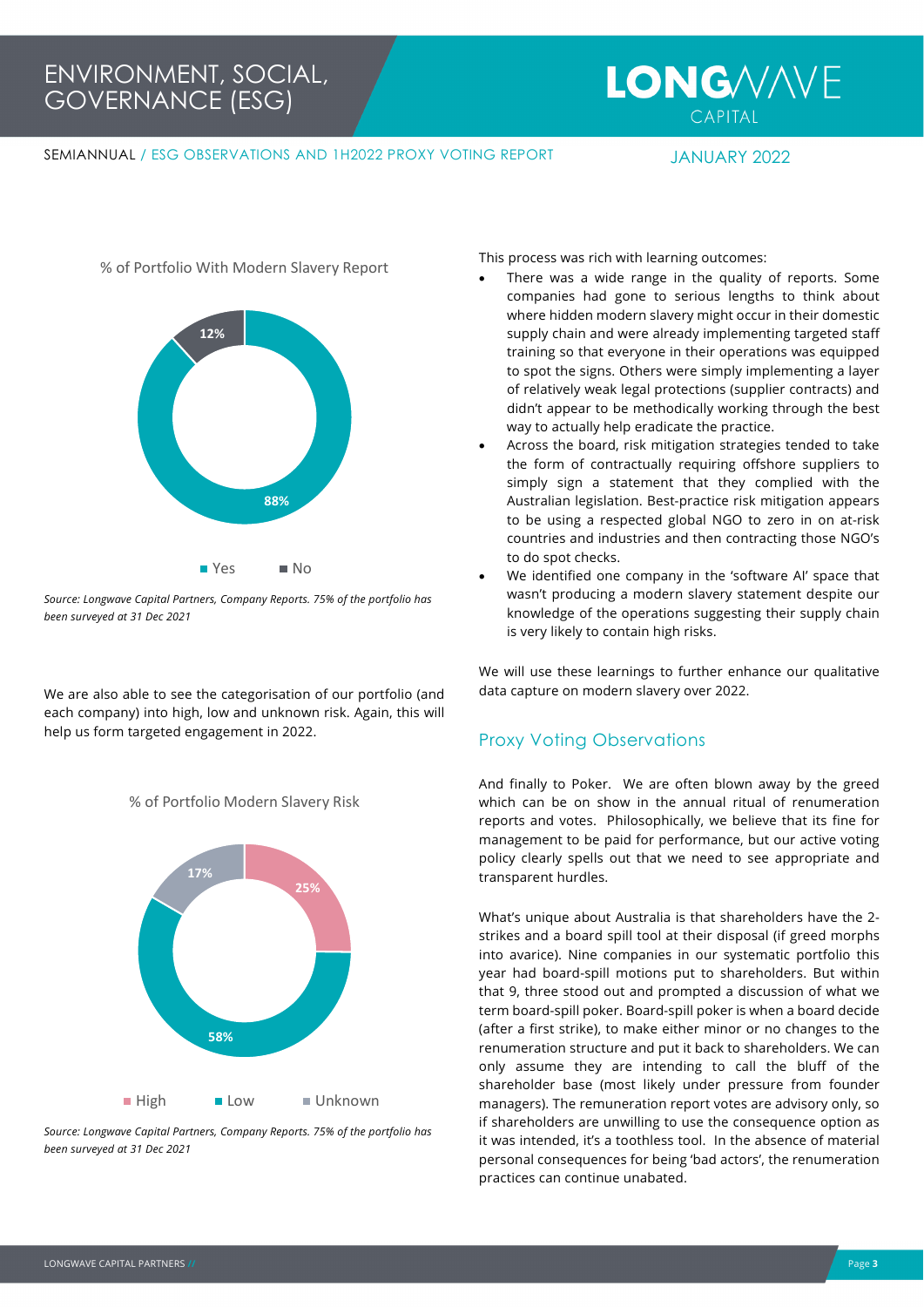## **LONG/V/VE**  $CAPITAI$

SEMIANNUAL / ESG OBSERVATIONS AND 1H2022 PROXY VOTING REPORT JANUARY 2022

By way of example, a well known retail company received a 41% AGAINST vote to its renumeration report (second strike), but a full 95% of investors voted AGAINST the board-spill motion. We are happy to say that Longwave was in the 5% of investors who decided that a consequence tool needs to be used.

We will be interested to see the 2023 cycle of renumeration reports from these companies, but we wouldn't be surprised if there is no material change to their renumeration practices.

Some of the significant vote issues we dealt with over the primary AGM season included 3 board spills, 2 shareholder resolutions and a range of renumeration structures that didn't meet our standards.

A healthcare company we own continued to increase the CEO's base salary above inflation, despite having awarded an extremely large LTI package in 2019, followed by a 75% base salary increase in FY20 and large one-off retention bonuses. We had voted for the CEO LTI package two years ago, however we believe base salary increases continued to be excessive. We felt if didn't vote for a spill motion, the directors were unlikely to listen to a significant shareholder issue.

A resources company we own put the same renumeration framework to shareholders 2 years in a row after a 93% vote against the Rem report in 2020. The board spill was an easy decision to make; there had been no change to the company's remuneration framework compared to the prior years and it really did solidify our concerns about board independence. We subsequently voted for board candidates (a mix of independent and major shareholder aligned) who we think will better align the renumeration structures to the economic interests of shareholders.

Another resources company we own had a shareholder resolution put up that would have required the company to disclose, in subsequent annual reporting, a plan that demonstrates how the company's capital expenditure and operations for its coal assets will be managed in a manner consistent with a scenario in which global energy emissions reach net zero by 2050. We voted FOR this resolution as we believe that improved understanding of financial scenarios for capital allocation and cash flows back to shareholders under a net zero by 2050 scenario would be useful. It prompted us to think about a world in which coal asset-owners publicly publish their responsible shutdown plans matched to transition and how that might impact pricing of the equity. Unfortunately, the resolution was defeated.

Finally, a founder-led telecommunications business we own sought to issue options to non-executive and executive directors because of the dilution they had suffered after successive capital-raises to fund the company's acquisitive growth strategy. The board of this company is non-independent. Executives and NED's are adequately cash compensated, and Executives also have in place adequate STI and LTI structures. We voted against this options issuance as we didn't believe the options were appropriate for directors. Options create alignment differences with shareholders which may compromise independence. Additionally, the reason proposed was to counter equity dilution from new acquisitions directors suffer - however all shareholders suffer similar dilution with no options granted, and it is the value accretion from the transaction which is required to add value over and above this dilution.

Looking into 2022, as we increase our standards and engagement on environmental and social issues we may use director voting as a way of communicating a lack of action by boards on these matters.

//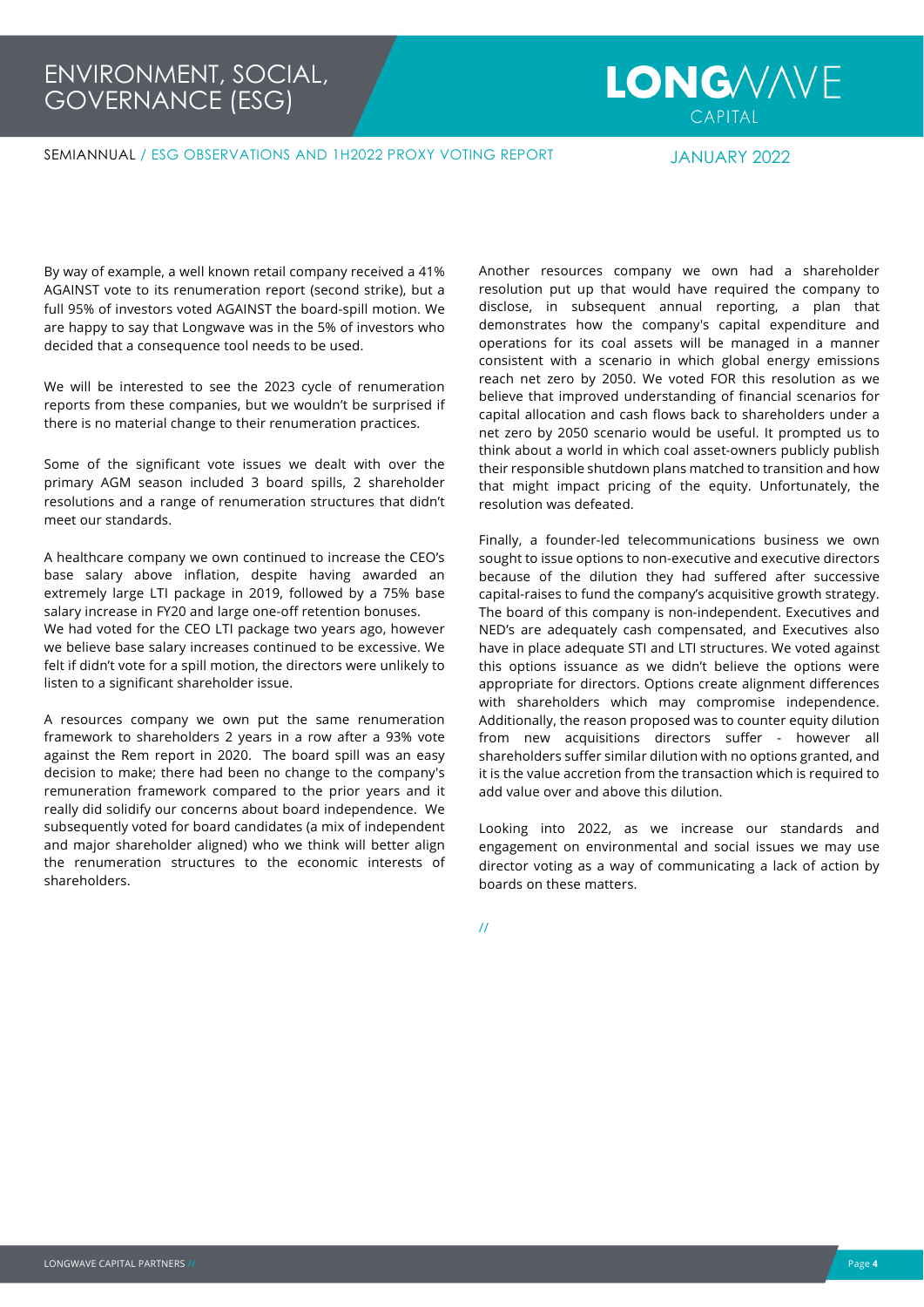### Proxy Voting Summary: 1 January 2021 to 31 December 2021

| <b>Account:</b> |
|-----------------|
|                 |

**Account: Longwave Australian Small Companies Fund**

| <b>Total Number of Meetings</b><br><b>Total Number of Ballots</b> | 131<br>677 |            |
|-------------------------------------------------------------------|------------|------------|
| <b>Voting Summary</b>                                             | No.        | Percentage |
| For                                                               | 602        | 88.9%      |
| Against                                                           | 73         | 10.8%      |
| Abstain                                                           | 1          | 0.1%       |
| Against Management                                                | 61         | 9.0%       |
| Against ISS Recommendation                                        | 54         | 8.0%       |

| <b>Company Name</b>                          | <b>Ticker</b> | Country   |         |           | Meeting Type Meeting Date Proposal Text                                                                    | Management<br>Recommendation Recommendation | <b>ISS</b> |         | <b>Vote Against</b><br>Management | Vote<br><b>Against</b><br>ISS |
|----------------------------------------------|---------------|-----------|---------|-----------|------------------------------------------------------------------------------------------------------------|---------------------------------------------|------------|---------|-----------------------------------|-------------------------------|
| Nickel Mines Limited                         | <b>NIC</b>    | Australia | Special | 19-Jan-21 | Approve Acquisition of 70% Interest in Angel<br>Capital Private Limited                                    | For                                         | For        | For     | No                                | No                            |
| Australian Pharmaceutical Industries Limited | API           | Australia | Annual  | 20-Jan-21 | Approve Remuneration Report                                                                                | For                                         | For        | For     | No                                | No                            |
| Australian Pharmaceutical Industries Limited | API           | Australia | Annual  | 20-Jan-21 | Elect Lee Ausburn as Director                                                                              | For                                         | For        | For     | No                                | No                            |
| Australian Pharmaceutical Industries Limited | API           | Australia | Annual  | 20-Jan-21 | Elect Jennifer Macdonald as Director                                                                       | For                                         | For        | For     | No                                | No                            |
| Australian Pharmaceutical Industries Limited | API           | Australia | Annual  | 20-Jan-21 | Elect Janine Allis as Director                                                                             | For                                         | For        | For     | No                                | No                            |
| Australian Pharmaceutical Industries Limited | API           | Australia | Annual  | 20-Jan-21 | Elect Clive Stiff as Director                                                                              | For                                         | For        | For     | No                                | No                            |
| Australian Pharmaceutical Industries Limited | API           | Australia | Annual  | 20-Jan-21 | Approve Grant of Performance Rights to Richard<br>Vincent                                                  | For                                         | Against    | For     | No                                | Yes                           |
| Jupiter Mines Limited                        | JMS           | Australia | Special | 19-Feb-21 | Approve Reduction of Capital                                                                               | For                                         | For        | For     | No                                | No                            |
| <b>Technology One Limited</b>                | TNE           | Australia | Annual  | 23-Feb-21 | Elect Peter Ball as Director                                                                               | For                                         | For        | For     | No                                | No                            |
| Technology One Limited                       | TNE           | Australia | Annual  | 23-Feb-21 | Elect John Mactaggart as Director                                                                          | For                                         | For        | For     | No                                | No                            |
| Technology One Limited                       | TNE           | Australia | Annual  | 23-Feb-21 | Approve Remuneration Report                                                                                | For                                         | For        | Against | Yes                               | Yes                           |
| Select Harvests Limited                      | SHV           | Australia | Annual  | 26-Feb-21 | Approve Remuneration Report                                                                                | For                                         | For        | For     | No                                | No                            |
| Select Harvests Limited                      | SHV           | Australia | Annual  | 26-Feb-21 | Elect Michael Iwaniw as Director                                                                           | For                                         | For        | For     | No                                | No                            |
| Select Harvests Limited                      | SHV           | Australia | Annual  | 26-Feb-21 | Elect Fred Grimwade as Director                                                                            | For                                         | Against    | Against | Yes                               | No                            |
| Select Harvests Limited                      | SHV           | Australia | Annual  | 26-Feb-21 | Ratify Past Issuance of Shares to Professional and<br>Institutional Investors                              | For                                         | For        | For     | No                                | No                            |
| Select Harvests Limited                      | SHV           | Australia | Annual  | 26-Feb-21 | Approve Participation of Paul Thompson in the<br>Long-Term Incentive Plan                                  | For                                         | For        | For     | No                                | No                            |
| Aurelia Metals Limited                       | AMI           | Australia | Special | 05-Mar-21 | Approve Financial Assistance in Relation to the<br>Acquisition                                             | For                                         | For        | For     | No                                | No                            |
| Senex Energy Ltd.                            | SXY           | Australia | Special | 18-Mar-21 | Approve Consolidation of Share Capital                                                                     | For                                         | For        | For     | No                                | No                            |
| APN Convenience Retail REIT                  | AQR           | Australia | Special | 18-Mar-21 | natily riast issuarice or stapled securities to certain<br>Institutional, Professional and Other Wholesale | For                                         | For        | For     | No                                | No                            |
| APN Convenience Retail REIT                  | AQR           | Australia | Special | 18-Mar-21 | Ratify Past Issuance of Stapled Securities to Eligible<br>Securityholders                                  | For                                         | For        | For     | No                                | No                            |
| Jupiter Mines Limited                        | JMS           | Australia | Special | 27-Apr-21 | Approve Reduction of Capital                                                                               | For                                         | For        | For     | No                                | No                            |
| Iluka Resources Limited                      | ILU           | Australia | Annual  | 29-Apr-21 | Elect Andrea Sutton as Director                                                                            | For                                         | For        | For     | No                                | No                            |
| Iluka Resources Limited                      | ILU           | Australia | Annual  | 29-Apr-21 | Elect Robert Cole as Director                                                                              | For                                         | For        | For     | No                                | No                            |
| Iluka Resources Limited                      | ILU           | Australia | Annual  | 29-Apr-21 | Approve Remuneration Report                                                                                | For                                         | For        | For     | No                                | No                            |
| Iluka Resources Limited                      | <b>ILU</b>    | Australia | Annual  | 29-Apr-21 | Approve Grant of Share Rights and Performance<br>Rights to Tom O'Leary                                     | For                                         | For        | For     | No                                | No                            |
| Janus Henderson Group Plc                    | JHG           | Jersey    | Annual  | 29-Apr-21 | Accept Financial Statements and Statutory Reports                                                          | For                                         | For        | For     | No                                | No                            |
| Janus Henderson Group Plc                    | JHG           | Jersey    | Annual  | 29-Apr-21 | Elect Director Alison Davis                                                                                | For                                         | For        | For     | No                                | No                            |
| Janus Henderson Group Plc                    | JHG           | Jersey    | Annual  | 29-Apr-21 | Elect Director Kalpana Desai                                                                               | For                                         | For        | For     | No                                | No                            |
| Janus Henderson Group Plc                    | JHG           | Jersey    | Annual  | 29-Apr-21 | Elect Director Jeffrey Diermeier                                                                           | For                                         | For        | For     | No                                | No                            |
| Janus Henderson Group Plc                    | JHG           | Jersey    | Annual  | 29-Apr-21 | Elect Director Kevin Dolan                                                                                 | For                                         | For        | For     | No                                | No                            |
| Janus Henderson Group Plc                    | JHG           | Jersey    | Annual  | 29-Apr-21 | Elect Director Eugene Flood, Jr.                                                                           | For                                         | For        | For     | No                                | No                            |
| Janus Henderson Group Plc                    | JHG           | Jersey    | Annual  | 29-Apr-21 | Elect Director Richard Gillingwater                                                                        | For                                         | For        | For     | No                                | No                            |
| Janus Henderson Group Plc                    | JHG           | Jersey    | Annual  | 29-Apr-21 | Elect Director Lawrence Kochard                                                                            | For                                         | For        | For     | No                                | No                            |
| Janus Henderson Group Plc                    | JHG           | Jersey    | Annual  | 29-Apr-21 | Elect Director Glenn Schafer                                                                               | For                                         | For        | For     | No                                | No                            |
| Janus Henderson Group Plc                    | JHG           | Jersey    | Annual  | 29-Apr-21 | Elect Director Angela Seymour-Jackson                                                                      | For                                         | For        | For     | No                                | No                            |
| Janus Henderson Group Plc                    | JHG           | Jersey    | Annual  | 29-Apr-21 | Elect Director Richard Weil                                                                                | For                                         | For        | For     | No                                | No                            |
| Janus Henderson Group Plc                    | JHG           | Jersey    | Annual  | 29-Apr-21 | Approve Pricewaternousecoopers ELP as Additors<br>and Authorise Audit Committee to Fix Their               | For                                         | For        | For     | No                                | No                            |
| Janus Henderson Group Plc                    | JHG           | Jersey    | Annual  | 29-Apr-21 | Authorise Market Purchase of Ordinary Shares                                                               | For                                         | For        | For     | No                                | No                            |
| Janus Henderson Group Plc                    | JHG           | Jersey    | Annual  | 29-Apr-21 | Authorise Market Purchase of CDIs                                                                          | For                                         | For        | For     | No                                | No                            |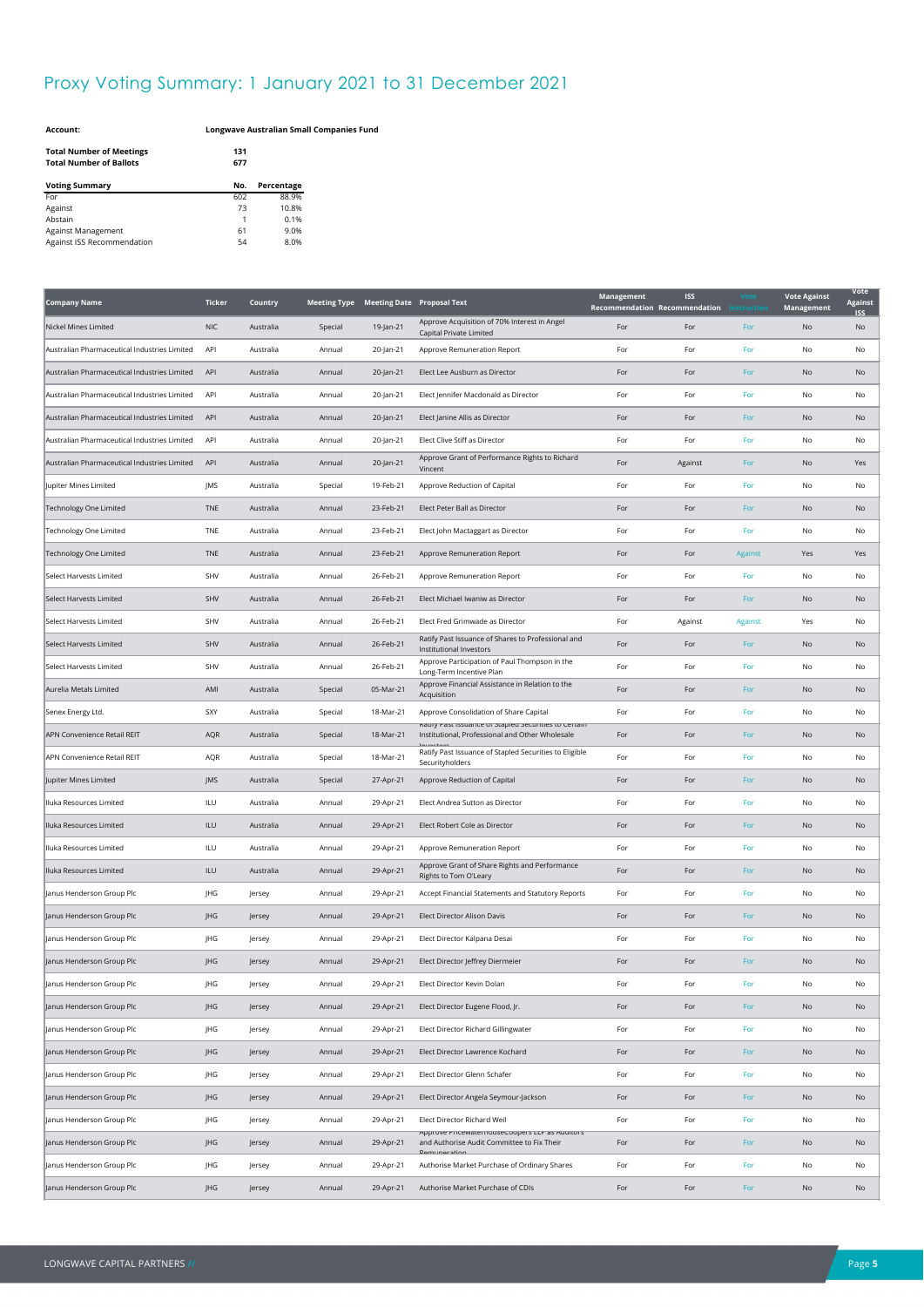| HT&E Limited                               | HT1         | Australia | Annual         | 06-May-21 | Elect Hamish McLennan as Director                                                               | For     | Against | Against                     | Yes           | No  |
|--------------------------------------------|-------------|-----------|----------------|-----------|-------------------------------------------------------------------------------------------------|---------|---------|-----------------------------|---------------|-----|
| HT&E Limited                               | HT1         | Australia | Annual         | 06-May-21 | Approve Remuneration Report                                                                     | For     | For     | Against                     | Yes           | Yes |
| Genworth Mortgage Insurance Australia Ltd. | GMA         | Australia | Annual         | 06-May-21 | Approve Remuneration Report                                                                     | For     | For     | For                         | No            | No  |
| Genworth Mortgage Insurance Australia Ltd. | GMA         | Australia | Annual         | 06-May-21 | Approve Grant of Share Rights to Pauline Blight-<br>Johnston                                    | For     | For     | For                         | No            | No  |
| Genworth Mortgage Insurance Australia Ltd. | GMA         | Australia | Annual         | 06-May-21 | Elect Ian MacDonald as Director                                                                 | For     | For     | For                         | No            | No  |
| Genworth Mortgage Insurance Australia Ltd. | <b>GMA</b>  | Australia | Annual         | 06-May-21 | Elect Graham Mirabito as Director                                                               | For     | For     | For                         | No            | No  |
| Sigma Healthcare Limited                   | SIG         | Australia | Annual         | 12-May-21 | Approve Remuneration Report                                                                     | For     | For     | For                         | No            | No  |
| Sigma Healthcare Limited                   | SIG         | Australia | Annual         | 12-May-21 | Approve the Spill Resolution                                                                    | Against | Against | Against                     | No            | No  |
| Sigma Healthcare Limited                   | SIG         | Australia | Annual         | 12-May-21 | Elect Christine Bartlett as Director                                                            | For     | For     | For                         | No            | No  |
| Sigma Healthcare Limited                   | SIG         | Australia | Annual         | 12-May-21 | Elect Kathryn (Kate) D Spargo as Director                                                       | For     | For     | For                         | No            | No  |
| Sigma Healthcare Limited                   | SIG         | Australia | Annual         | 12-May-21 | ***Withdrawn Resolution*** Approve Issuance of<br>Shares to Mark Hooper                         |         |         |                             | No            | No  |
| Sigma Healthcare Limited                   | SIG         | Australia | Annual         | 12-May-21 | Approve Remuneration Arrangements for Mark<br>Hooper and Jackie Pearson                         | For     | For     | For                         | No            | No  |
| Smartgroup Corporation Ltd.                | SIQ         | Australia | Annual         | 12-May-21 | Approve Remuneration Report                                                                     | For     | For     | For                         | No            | No  |
| Smartgroup Corporation Ltd.                | SIQ         | Australia | Annual         | 12-May-21 | Elect Andrew Bolam as Director                                                                  | For     | For     | For                         | No            | No  |
| Smartgroup Corporation Ltd.                | SIQ         | Australia | Annual         | 12-May-21 | Elect Michael Carapiet as Director                                                              | For     | For     | For                         | No            | No  |
| Smartgroup Corporation Ltd.                | SIQ         | Australia | Annual         | 12-May-21 | און טעל ואטוועל טו אכנעו ונוכא עוזעלו נוזכ<br>Smartgroup Corporation Ltd Loan Funded Share      | For     | For     | For                         | No            | No  |
| Smartgroup Corporation Ltd.                | SIQ         | Australia | Annual         | 12-May-21 | Approve Issuance of Shares to Timothy Looi                                                      | For     | For     | For                         | No            | No  |
| Nickel Mines Limited                       | <b>NIC</b>  | Australia | Annual         | 18-May-21 | Approve Remuneration Report                                                                     | For     | For     | For                         | No            | No  |
| Nickel Mines Limited                       | <b>NIC</b>  | Australia | Annual         | 18-May-21 | Elect Weifeng Huang as Director                                                                 | For     | For     | For                         | No            | No  |
| Nickel Mines Limited                       | <b>NIC</b>  | Australia | Annual         | 18-May-21 | Elect Peter Nightingale as Director                                                             | For     | Against | Against                     | Yes           | No  |
| Nickel Mines Limited                       | NIC         | Australia | Annual         | 18-May-21 | Elect Yuanyuan Xu as Director                                                                   | For     | Against | Against                     | Yes           | No  |
| Nickel Mines Limited                       | <b>NIC</b>  | Australia | Annual         | 18-May-21 | Elect Stephanus (Dasa) Sutantio as Director                                                     | For     | For     | For                         | No            | No  |
| Nickel Mines Limited                       | <b>NIC</b>  | Australia | Annual         | 18-May-21 | Approve Acquisition of a Further 10% Interest in<br>Angel Capital Private Limited               | For     | For     | For                         | No            | No  |
| SSR Mining Inc.                            | SSRM        | Canada    | Annual/Special | 21-May-21 | Elect Director A.E. Michael Anglin                                                              | For     | For     | For                         | <b>No</b>     | No  |
| SSR Mining Inc.                            | SSRM        | Canada    | Annual/Special | 21-May-21 | Elect Director Rodney P. Antal                                                                  | For     | For     | For                         | No            | No  |
| SSR Mining Inc.                            | SSRM        | Canada    | Annual/Special | 21-May-21 | Elect Director Thomas R. Bates, Jr.                                                             | For     | For     | For                         | No            | No  |
| SSR Mining Inc.                            | SSRM        | Canada    | Annual/Special | 21-May-21 | Elect Director Brian R. Booth                                                                   | For     | For     | For                         | No            | No  |
| SSR Mining Inc.                            | SSRM        | Canada    | Annual/Special | 21-May-21 | Elect Director Edward C. Dowling, Jr.                                                           | For     | For     | For                         | No            | No  |
| SSR Mining Inc.                            | SSRM        | Canada    | Annual/Special | 21-May-21 | Elect Director Simon A. Fish                                                                    | For     | For     | For                         | No            | No  |
| SSR Mining Inc.                            | <b>SSRM</b> | Canada    | Annual/Special | 21-May-21 | Elect Director Alan P. Krusi                                                                    | For     | For     | For                         | No            | No  |
| SSR Mining Inc.                            | SSRM        | Canada    | Annual/Special | 21-May-21 | Elect Director Beverlee F. Park                                                                 | For     | For     | For                         | No            | No  |
| SSR Mining Inc.                            | SSRM        | Canada    | Annual/Special | 21-May-21 | Elect Director Grace Kay Priestly                                                               | For     | For     | For                         | <b>No</b>     | No  |
| SSR Mining Inc.                            | SSRM        | Canada    | Annual/Special | 21-May-21 | Elect Director Elizabeth A. Wademan                                                             | For     | For     | For                         | No            | No  |
| SSR Mining Inc.                            | SSRM        | Canada    | Annual/Special | 21-May-21 | Approve PricewaterhouseCoopers LLP as Auditors<br>and Authorize Board to Fix Their Remuneration | For     | For     | For                         | $\mathsf{No}$ | No  |
| SSR Mining Inc.                            | SSRM        | Canada    | Annual/Special | 21-May-21 | Advisory Vote on Executive Compensation<br>Approach                                             | For     | For     | For                         | No            | No  |
| SSR Mining Inc.                            | SSRM        | Canada    | Annual/Special | 21-May-21 | Approve 2021 Share Compensation Plan                                                            | For     | Against | For                         | No            | Yes |
| Dicker Data Ltd.                           | DDR         | Australia | Annual         | 21-May-21 | Approve Remuneration Report                                                                     | For     | For     | Against                     | Yes           | Yes |
| Dicker Data Ltd.                           | DDR         | Australia | Annual         | 21-May-21 | Elect Mary Stojcevski as Director                                                               | For     | Against | Against                     | Yes           | No  |
| Dicker Data Ltd.                           | DDR         | Australia | Annual         | 21-May-21 | Elect Vladimir Mitnovetski as Director                                                          | For     | Against | Against                     | Yes           | No  |
| Dicker Data Ltd.                           | DDR         | Australia | Annual         | 21-May-21 | Elect Kim Stewart-Smith as Director                                                             | For     | For     | For                         | No            | No  |
| Dicker Data Ltd.                           | DDR         | Australia | Annual         | 21-May-21 | Appoint BDO Audit Pty Ltd as Auditor of the<br>Company                                          | For     | For     | For                         | No            | No  |
| Grange Resources Limited                   | GRR         | Australia | Annual         | 25-May-21 | Approve Remuneration Report                                                                     | For     | Against | $\ensuremath{\mathsf{For}}$ | No            | Yes |
| Grange Resources Limited                   | GRR         | Australia | Annual         | 25-May-21 | Elect Michelle Li as Director                                                                   | For     | For     | For                         | No            | No  |
| Grange Resources Limited                   | GRR         | Australia | Annual         | 25-May-21 | Approve Offtake Agreement                                                                       | For     | For     | For                         | No            | No  |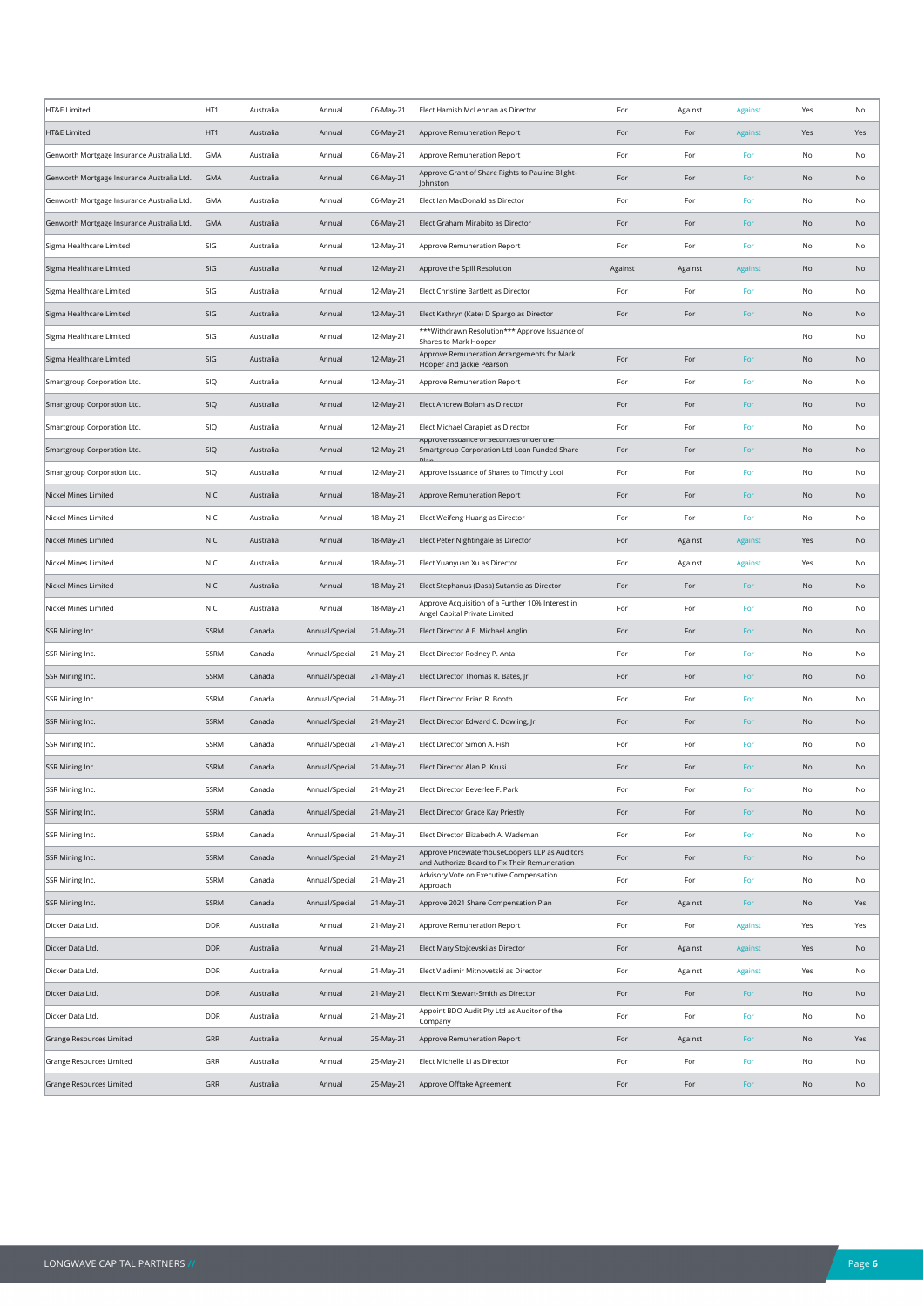| Vista Group International Limited | VGL        | New Zealand | Annual  | 26-May-21 | Authorize Board to Fix Remuneration of the                                    | For | For     | For     | No            | No  |
|-----------------------------------|------------|-------------|---------|-----------|-------------------------------------------------------------------------------|-----|---------|---------|---------------|-----|
| Vista Group International Limited | VGL        | New Zealand | Annual  | 26-May-21 | Auditors<br>Elect Susan Peterson as Director                                  | For | For     | For     | No            | No  |
| Vista Group International Limited | VGL        | New Zealand | Annual  | 26-May-21 | Elect Murray Holdaway as Director                                             | For | For     | For     | No            | No  |
| Vista Group International Limited | VGL        | New Zealand | Annual  | 26-May-21 | Elect Claudia Batten as Director                                              | For | For     | For     | No            | No  |
| Vista Group International Limited | VGL        | New Zealand | Annual  | 26-May-21 | Approve the Increase in Maximum Aggregate                                     | For | Against | For     | No            | Yes |
|                                   |            |             |         |           | Remuneration of Non-Executive Directors                                       |     |         |         |               |     |
| Vista Group International Limited | VGL        | New Zealand | Annual  | 26-May-21 | Approve Vista Group Recognition Scheme Rules                                  | For | For     | For     | No            | No  |
| Viva Energy Group Limited         | VEA        | Australia   | Annual  | 26-May-21 | Approve Remuneration Report                                                   | For | For     | For     | No            | No  |
| Viva Energy Group Limited         | <b>VEA</b> | Australia   | Annual  | 26-May-21 | Elect Sarah Ryan as Director                                                  | For | For     | For     | No            | No  |
| Viva Energy Group Limited         | VEA        | Australia   | Annual  | 26-May-21 | Elect Michael Muller as Director                                              | For | For     | For     | No            | No  |
| Viva Energy Group Limited         | VEA        | Australia   | Annual  | 26-May-21 | Approve Grant of Performance Rights to Scott<br>Wyatt                         | For | For     | For     | No            | No  |
| Costa Group Holdings Limited      | CGC        | Australia   | Annual  | 27-May-21 | Approve Remuneration Report                                                   | For | For     | For     | No            | No  |
| Costa Group Holdings Limited      | CGC        | Australia   | Annual  | 27-May-21 | Elect Peter Margin as Director                                                | For | For     | For     | No            | No  |
| Costa Group Holdings Limited      | CGC        | Australia   | Annual  | 27-May-21 | Elect Tim Goldsmith as Director                                               | For | For     | For     | No            | No  |
| Costa Group Holdings Limited      | CGC        | Australia   | Annual  | 27-May-21 | Approve Grant of STI Performance Rights to Sean<br>Hallahan                   | For | For     | For     | No            | No  |
| Costa Group Holdings Limited      | CGC        | Australia   | Annual  | 27-May-21 | Approve Grant of LTI Options to Sean Hallahan                                 | For | For     | For     | No            | No  |
| Gold Road Resources Limited       | GOR        | Australia   | Annual  | 27-May-21 | Approve Remuneration Report                                                   | For | For     | For     | No            | No  |
| Gold Road Resources Limited       | GOR        | Australia   | Annual  | 27-May-21 | Elect Tim Netscher as Director                                                | For | For     | For     | No            | No  |
| Gold Road Resources Limited       | GOR        | Australia   | Annual  | 27-May-21 | Elect Maree Arnason as Director                                               | For | For     | For     | No            | No  |
| Gold Road Resources Limited       | GOR        | Australia   | Annual  | 27-May-21 | Approve Grant of Long Term Incentive<br>Performance Rights to Duncan Gibbs    | For | For     | For     | No            | No  |
| Gold Road Resources Limited       | <b>GOR</b> | Australia   | Annual  | 27-May-21 | Approve Grant of Short Term Incentive<br>Performance Rights to Duncan Gibbs   | For | For     | For     | No            | No  |
| Gold Road Resources Limited       | GOR        | Australia   | Annual  | 27-May-21 | Approve Grant of Long Term Incentive<br>Performance Rights to Justin Osborne  | For | For     | For     | No            | No  |
| Gold Road Resources Limited       | GOR        | Australia   | Annual  | 27-May-21 | Approve Grant of Short Term Incentive<br>Performance Rights to Justin Osborne | For | For     | For     | No            | No  |
| Resolute Mining Limited           | <b>RSG</b> | Australia   | Annual  | 27-May-21 | Approve Remuneration Report                                                   | For | For     | For     | No            | No  |
| Resolute Mining Limited           | <b>RSG</b> | Australia   | Annual  | 27-May-21 | Elect Yasmin Broughton as Director                                            | For | For     | For     | No            | No  |
| Resolute Mining Limited           | RSG        | Australia   | Annual  | 27-May-21 | Approve the Amendments to the Company's<br>Constitution                       | For | For     | For     | No            | No  |
| Uniti Group Limited               | <b>UWL</b> | Australia   | Special | 03-Jun-21 | Ratify Past Issuance of Shares to New and Existing<br>Institutional Investors | For | For     | For     | No            | No  |
| Uniti Group Limited               | <b>UWL</b> | Australia   | Special | 03-Jun-21 | Approve Issuance of Options to Graeme Barclay                                 | For | Against | Against | Yes           | No  |
| Uniti Group Limited               | UWL        | Australia   | Special | 03-Jun-21 | Approve Issuance of Options to Kathryn Gramp                                  | For | Against | Against | Yes           | No  |
| Uniti Group Limited               | UWL        | Australia   | Special | 03-Jun-21 | Approve Issuance of Options to John Lindsay                                   | For | Against | Against | Yes           | No  |
| Uniti Group Limited               | <b>UWL</b> | Australia   | Special | 03-Jun-21 | Approve Issuance of Options to Vaughan Bowen                                  | For | Against | Against | Yes           | No  |
| Uniti Group Limited               | UWL        | Australia   | Special | 03-Jun-21 | Approve Issuance of Options to Michael Simmons                                | For | Against | Against | Yes           | No  |
| Pushpay Holdings Limited          | PPH        | New Zealand | Annual  | 16-Jun-21 | Elect Lorraine Witten as Director                                             | For | For     | For     | No            | No  |
| Pushpay Holdings Limited          | PPH        | New Zealand | Annual  | 16-Jun-21 | Authorize Board to Fix Remuneration of the<br>Auditors                        | For | For     | For     | No            | No  |
| <b>CSR Limited</b>                | <b>CSR</b> | Australia   | Annual  | 25-Jun-21 | Elect Nigel Garrard as Director                                               | For | For     | For     | $\mathsf{No}$ | No  |
| <b>CSR Limited</b>                | <b>CSR</b> | Australia   | Annual  | 25-Jun-21 | Elect John Gillam as Director                                                 | For | For     | For     | No            | No  |
| <b>CSR Limited</b>                | <b>CSR</b> | Australia   | Annual  | 25-Jun-21 | Elect Penny Winn as Director                                                  | For | For     | For     | No            | No  |
| <b>CSR Limited</b>                | CSR        | Australia   | Annual  | 25-Jun-21 | Approve Remuneration Report                                                   | For | For     | For     | No            | No  |
| <b>CSR Limited</b>                | <b>CSR</b> | Australia   | Annual  | 25-Jun-21 | Approve Grant of Performance Rights to Julie<br>Coates                        | For | For     | For     | $\mathsf{No}$ | No  |
| <b>CSR Limited</b>                | <b>CSR</b> | Australia   | Annual  | 25-Jun-21 | Adopt New Constitution                                                        | For | Against | For     | No            | Yes |
| CSR Limited                       | <b>CSR</b> | Australia   | Annual  | 25-Jun-21 | Approve Insertion of Proportional Takeover<br>Provisions in the Constitution  | For | For     | For     | No            | No  |
| Mainfreight Limited               | MFT        | New Zealand | Annual  | 29-Jul-21 | Elect Bruce Plested as Director                                               | For | For     | For     | No            | No  |
| Mainfreight Limited               | MFT        | New Zealand | Annual  | 29-Jul-21 | Elect Richard Prebble as Director                                             | For | Against | For     | No            | Yes |
| Mainfreight Limited               | MFT        | New Zealand | Annual  | 29-Jul-21 | Authorize Board to Fix Remuneration of the<br>Auditors                        | For | For     | For     | No            | No  |
|                                   |            |             |         |           |                                                                               |     |         |         |               |     |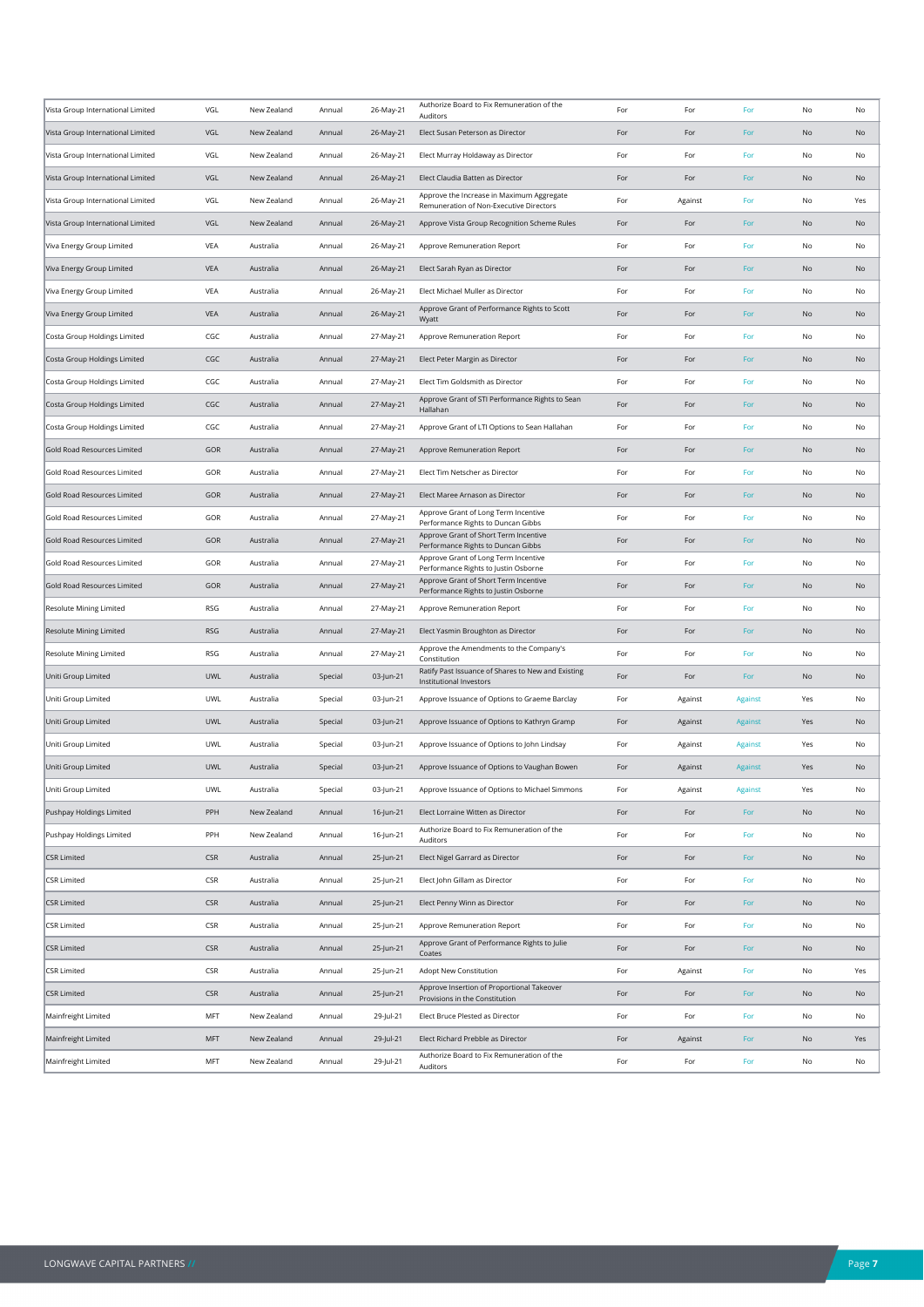| Jupiter Mines Limited             | JMS        | Australia   | Annual | 30-Jul-21 | Approve Remuneration Report                                                          | For     | Against | <b>Against</b> | Yes           | No  |
|-----------------------------------|------------|-------------|--------|-----------|--------------------------------------------------------------------------------------|---------|---------|----------------|---------------|-----|
| Jupiter Mines Limited             | JMS        | Australia   | Annual | 30-Jul-21 | Approve the Spill Resolution                                                         | Against | For     | For            | Yes           | No  |
| Jupiter Mines Limited             | JMS        | Australia   | Annual | 30-Jul-21 | Elect Paul Murray as Director                                                        | For     | Against | Against        | Yes           | No  |
| Jupiter Mines Limited             | JMS        | Australia   | Annual | 30-Jul-21 | Elect Andrew Bell as Director                                                        | For     | Against | Against        | Yes           | No  |
| Jupiter Mines Limited             | JMS        | Australia   | Annual | 30-Jul-21 | Elect Peter North as Director                                                        | Against | Against | <b>Against</b> | No            | No  |
| Jupiter Mines Limited             | JMS        | Australia   | Annual | 30-Jul-21 | Elect William (Scott) Winter as Director                                             | None    | For     | For            | No            | No  |
| Champion Iron Limited             | <b>CIA</b> | Canada      | Annual | 26-Aug-21 | Approve Remuneration Report                                                          | For     | Against | For            | No            | Yes |
| Champion Iron Limited             | CIA        | Canada      | Annual | 26-Aug-21 | Elect Michael O'Keeffe as Director                                                   | For     | For     | For            | No            | No  |
| Champion Iron Limited             | <b>CIA</b> | Canada      | Annual | 26-Aug-21 | Elect Gary Lawler as Director                                                        | For     | For     | For            | No            | No  |
| Champion Iron Limited             | CIA        | Canada      | Annual | 26-Aug-21 | Elect Andrew J. Love as Director                                                     | For     | For     | For            | No            | No  |
| Champion Iron Limited             | <b>CIA</b> | Canada      | Annual | 26-Aug-21 | Elect Michelle Cormier as Director                                                   | For     | For     | For            | No            | No  |
| Champion Iron Limited             | CIA        | Canada      | Annual | 26-Aug-21 | Elect Wayne Wouters as Director                                                      | For     | For     | For            | No            | No  |
| Champion Iron Limited             | CIA        | Canada      | Annual | 26-Aug-21 | Elect Jyothish George as Director                                                    | For     | For     | For            | No            | No  |
| Champion Iron Limited             | <b>CIA</b> | Canada      | Annual | 26-Aug-21 | Elect David Cataford as Director                                                     | For     | For     | For            | No            | No  |
| Champion Iron Limited             | <b>CIA</b> | Canada      | Annual | 26-Aug-21 | Elect Louise Grondin as Director                                                     | For     | For     | For            | No            | No  |
| Champion Iron Limited             | <b>CIA</b> | Canada      | Annual | 26-Aug-21 | Approve the Increase in Maximum Aggregate<br>Remuneration of Non-Executive Directors | None    | For     | For            | No            | No  |
| Champion Iron Limited             | <b>CIA</b> | Canada      | Annual | 26-Aug-21 | Approve Omnibus Incentive Plan                                                       | None    | Against | For            | No            | Yes |
| Champion Iron Limited             | CIA        | Canada      | Annual | 26-Aug-21 | Approve Amendment of the Terms of Options Held<br>by David Cataford                  | For     | For     | For            | No            | No  |
| <b>OFX Group Limited</b>          | OFX        | Australia   | Annual | 26-Aug-21 | Elect Douglas Snedden as Director                                                    | For     | For     | For            | No            | No  |
| OFX Group Limited                 | OFX        | Australia   | Annual | 26-Aug-21 | Elect Cathy Kovacs as Director                                                       | For     | For     | For            | No            | No  |
| <b>OFX Group Limited</b>          | <b>OFX</b> | Australia   | Annual | 26-Aug-21 | Approve Remuneration Report                                                          | None    | For     | For            | No            | No  |
| OFX Group Limited                 | OFX        | Australia   | Annual | 26-Aug-21 | Appoint KPMG as Auditor of the Company                                               | For     | For     | For            | No            | No  |
| <b>OFX Group Limited</b>          | OFX        | Australia   | Annual | 26-Aug-21 | Approve Issuance of 148,593 Performance Rights<br>to John Alexander Malcolm          | For     | For     | For            | No            | No  |
| OFX Group Limited                 | OFX        | Australia   | Annual | 26-Aug-21 | Approve Issuance of 506,228 Performance Rights<br>to John Alexander Malcolm          | For     | For     | For            | No            | No  |
| Webjet Limited                    | WEB        | Australia   | Annual | 31-Aug-21 | Approve Remuneration Report                                                          | For     | Against | Against        | Yes           | No  |
| Webjet Limited                    | WEB        | Australia   | Annual | 31-Aug-21 | Elect Roger Sharp as Director                                                        | For     | For     | For            | No            | No  |
| Webjet Limited                    | WEB        | Australia   | Annual | 31-Aug-21 | Elect Denise McComish as Director                                                    | For     | For     | For            | No            | No  |
| Webjet Limited                    | WEB        | Australia   | Annual | 31-Aug-21 | Ratify Past Issuance of Convertible Notes to<br>Institutional Investors              | For     | For     | For            | No            | No  |
| Metcash Limited                   | <b>MTS</b> | Australia   | Annual | 01-Sep-21 | Elect Christine Holman as Director                                                   | For     | For     | For            | No            | No  |
| Metcash Limited                   | <b>MTS</b> | Australia   | Annual | 01-Sep-21 | Elect Margaret Haseltine as Director                                                 | For     | For     | For            | No            | No  |
| Metcash Limited                   | <b>MTS</b> | Australia   | Annual | 01-Sep-21 | Elect Murray Jordan as Director                                                      | For     | For     | For            | No            | No  |
| Metcash Limited                   | <b>MTS</b> | Australia   | Annual | 01-Sep-21 | Approve Remuneration Report                                                          | For     | For     | For            | No            | No  |
| Metcash Limited                   | <b>MTS</b> | Australia   | Annual | 01-Sep-21 | Approve Grant of FY21 Performance Rights to<br>Jeffery Adams                         | For     | For     | For            | $\mathsf{No}$ | No  |
| Metcash Limited                   | <b>MTS</b> | Australia   | Annual | 01-Sep-21 | Approve Grant of FY22 Performance Rights to<br>Jeffery Adams                         | For     | For     | For            | No            | No  |
| Metcash Limited                   | <b>MTS</b> | Australia   | Annual | 01-Sep-21 | Approve the Increase in Non-Executive Directors'<br>Aggregate Fee Pool               | None    | For     | For            | $\mathsf{No}$ | No  |
| Stride Property Group             | SPG        | New Zealand | Annual | 23-Sep-21 | Authorize Board to Fix Remuneration of the<br>Auditors                               | For     | For     | For            | No            | No  |
| Stride Property Group             | SPG        | New Zealand | Annual | 23-Sep-21 | Ratify Past Issuance of Shares to Institutional<br>Investors and Other Investors     | For     | For     | For            | No            | No  |
| <b>Stride Property Group</b>      | SPG        | New Zealand | Annual | 23-Sep-21 | Authorize Board to Fix Remuneration of the<br>Auditors                               | For     | For     | For            | No            | No  |
| Stride Property Group             | SPG        | New Zealand | Annual | 23-Sep-21 | Elect John Harvey as Director                                                        | For     | For     | For            | No            | No  |
| Stride Property Group             | SPG        | New Zealand | Annual | 23-Sep-21 | Elect Nick Jacobson as Director                                                      | For     | For     | For            | $\mathsf{No}$ | No  |
| Stride Property Group             | SPG        | New Zealand | Annual | 23-Sep-21 | Elect Ross Buckley as Director                                                       | For     | For     | For            | No            | No  |
| Stride Property Group             | SPG        | New Zealand | Annual | 23-Sep-21 | Ratify Past Issuance of Shares to Institutional<br>Investors and Other Investors     | For     | For     | For            | No            | No  |
| Stride Property Group             | SPG        | New Zealand | Annual | 23-Sep-21 | Approve the Increase in Maximum Aggregate<br>Remuneration of Directors               | For     | For     | For            | No            | No  |
| Baby Bunting Group Limited        | <b>BBN</b> | Australia   | Annual | 05-Oct-21 | Elect Melanie Wilson as Director                                                     | For     | For     | For            | No            | No  |
| Baby Bunting Group Limited        | <b>BBN</b> | Australia   | Annual | 05-Oct-21 | Elect Francine Ereira as Director                                                    | For     | For     | For            | No            | No  |
| Baby Bunting Group Limited        | <b>BBN</b> | Australia   | Annual | 05-Oct-21 | Elect Stephen Roche as Director                                                      | For     | For     | For            | No            | No  |
| Baby Bunting Group Limited        | <b>BBN</b> | Australia   | Annual | 05-Oct-21 | Approve Remuneration Report                                                          | For     | For     | For            | No            | No  |
| Baby Bunting Group Limited        | BBN        | Australia   | Annual | 05-Oct-21 | Approve Grant of Performance Rights to Matt<br>Spencer                               | For     | For     | For            | No            | No  |
| <b>Baby Bunting Group Limited</b> | <b>BBN</b> | Australia   | Annual | 05-Oct-21 | Approve Potential Termination Benefits                                               | For     | For     | For            | No            | No  |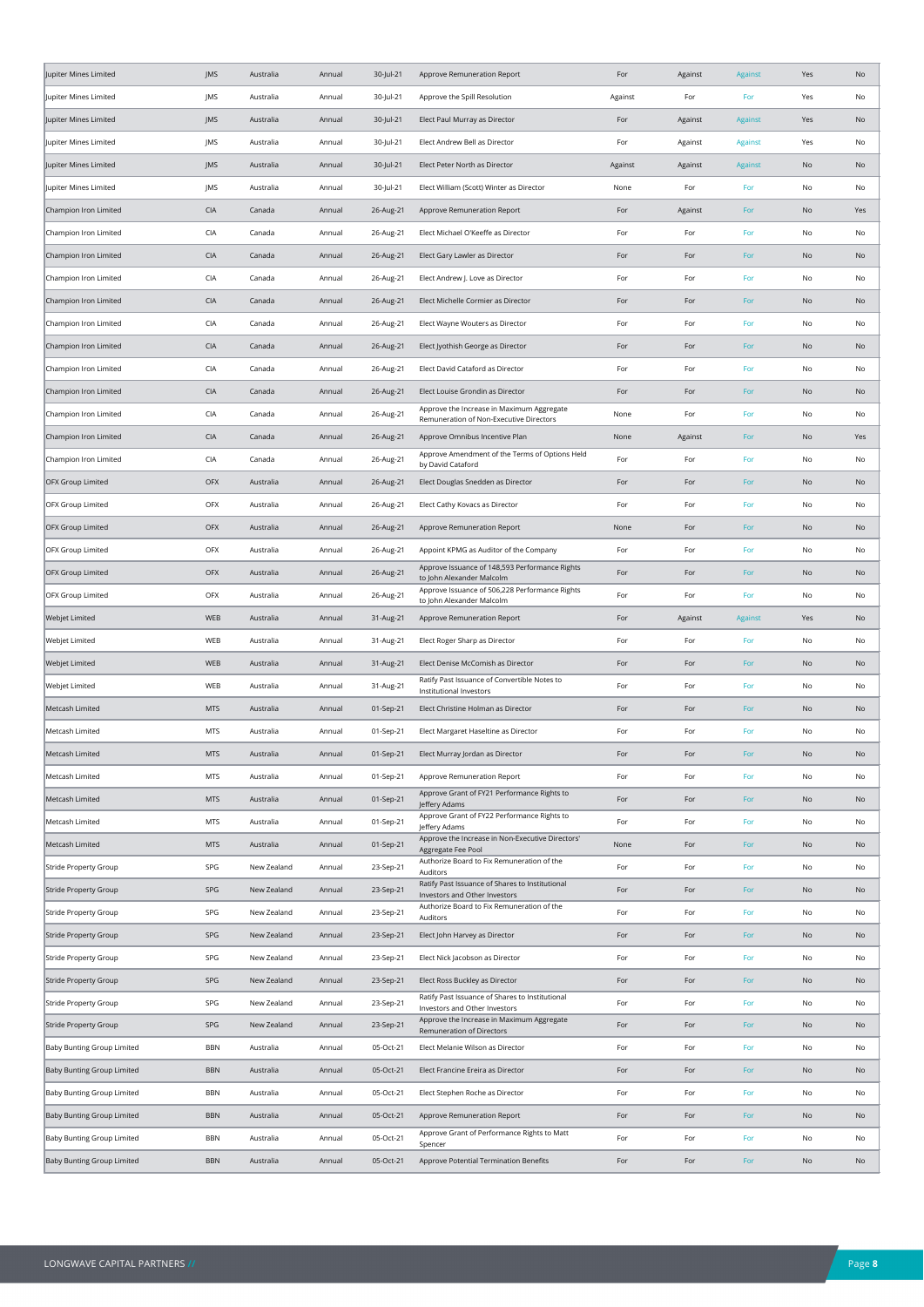| Imdex Limited                    | IMD             | Australia   | Annual  | 07-Oct-21 | Elect Anthony Wooles as Director                                                               | For     | For     | For     | No            | No  |
|----------------------------------|-----------------|-------------|---------|-----------|------------------------------------------------------------------------------------------------|---------|---------|---------|---------------|-----|
| Imdex Limited                    | <b>IMD</b>      | Australia   | Annual  | 07-Oct-21 | Elect Trace Arlaud as Director                                                                 | For     | For     | For     | No            | No  |
| Imdex Limited                    | IMD             | Australia   | Annual  | 07-Oct-21 | Approve Remuneration Report                                                                    | For     | For     | For     | No            | No  |
| Imdex Limited                    | IMD             | Australia   | Annual  | 07-Oct-21 | Approve Increase to Non-Executive Directors' Fees                                              | None    | For     | For     | No            | No  |
| Imdex Limited                    | IMD             | Australia   | Annual  | 07-Oct-21 | Approve Employee Rights Plan                                                                   | None    | For     | For     | No            | No  |
| Viva Energy Group Limited        | VEA             | Australia   | Special | 11-Oct-21 | Approve Return of Capital to Shareholders                                                      | For     | For     | For     | No            | No  |
| Viva Energy Group Limited        | <b>VEA</b>      | Australia   | Special | 11-Oct-21 | Approve Consolidation of Shares                                                                | For     | For     | For     | No            | No  |
| <b>ARB Corporation Limited</b>   | ARB             | Australia   | Annual  | 14-Oct-21 | Approve Remuneration Report                                                                    | For     | For     | For     | No            | No  |
| ARB Corporation Limited          | ARB             | Australia   | Annual  | 14-Oct-21 | Elect Roger Brown as Director                                                                  | For     | Against | For     | No            | Yes |
| ARB Corporation Limited          | ARB             | Australia   | Annual  | 14-Oct-21 | Elect Karen Phin as Director                                                                   | For     | For     | For     | No            | No  |
| Class Ltd. (Australia)           | CL <sub>1</sub> | Australia   | Annual  | 18-Oct-21 | Elect Matthew Quinn as Director                                                                | For     | For     | For     | No            | No  |
| Class Ltd. (Australia)           | CL <sub>1</sub> | Australia   | Annual  | 18-Oct-21 | Approve Remuneration Report                                                                    | For     | For     | Against | Yes           | Yes |
| Class Ltd. (Australia)           | CL <sub>1</sub> | Australia   | Annual  | 18-Oct-21 | Approve Grant of Performance Rights and<br>Deferred Rights to Andrew Russell                   | For     | For     | Against | Yes           | Yes |
| Class Ltd. (Australia)           | CL <sub>1</sub> | Australia   | Annual  | 18-Oct-21 | Approve Provision of Financial Assistance by the<br><b>Topdocs Companies</b>                   | For     | For     | For     | No            | No  |
| Class Ltd. (Australia)           | CL <sub>1</sub> | Australia   | Annual  | 18-Oct-21 | Approve Re-insertion of Proportional Takeover<br>Provisions                                    | For     | For     | For     | No            | No  |
| Class Ltd. (Australia)           | CL <sub>1</sub> | Australia   | Annual  | 18-Oct-21 | Approve the Amendments to the Company's<br>Constitution                                        | For     | Against | For     | No            | Yes |
| <b>Bapcor Limited</b>            | BAP             | Australia   | Annual  | 19-Oct-21 | Elect Margaret Haseltine as Director                                                           | For     | For     | For     | No            | No  |
| <b>Bapcor Limited</b>            | <b>BAP</b>      | Australia   | Annual  | 19-Oct-21 | Elect Daniel Benedict Wallis as Director                                                       | Against | Against | Against | No            | No  |
| <b>Bapcor Limited</b>            | BAP             | Australia   | Annual  | 19-Oct-21 | Approve Remuneration Report                                                                    | For     | For     | For     | No            | No  |
| <b>Bapcor Limited</b>            | BAP             | Australia   | Annual  | 19-Oct-21 | Approve Grant of FY22 Performance Rights to<br>Darryl Abotomey                                 | For     | For     | For     | No            | No  |
| <b>Bapcor Limited</b>            | BAP             | Australia   | Annual  | 19-Oct-21 | Approve the Amendments to the Company's<br>Constitution                                        | For     | Against | For     | No            | Yes |
| <b>Bapcor Limited</b>            | <b>BAP</b>      | Australia   | Annual  | 19-Oct-21 | Approve the Spill Resolution                                                                   | Against | Against | Against | No            | No  |
| <b>Fletcher Building Limited</b> | FBU             | New Zealand | Annual  | 19-Oct-21 | Elect Rob McDonald as Director                                                                 | For     | For     | For     | No            | No  |
| Fletcher Building Limited        | <b>FBU</b>      | New Zealand | Annual  | 19-Oct-21 | Elect Doug McKay as Director                                                                   | For     | For     | For     | No            | No  |
| <b>Fletcher Building Limited</b> | FBU             | New Zealand | Annual  | 19-Oct-21 | Elect Cathy Quinn as Director                                                                  | For     | For     | For     | No            | No  |
| <b>Fletcher Building Limited</b> | FBU             | New Zealand | Annual  | 19-Oct-21 | Authorize Board to Fix Remuneration of the<br>Auditors                                         | For     | For     | For     | No            | No  |
| Deterra Royalties Ltd.           | DRR             | Australia   | Annual  | 20-Oct-21 | Approve Remuneration Report                                                                    | For     | For     | For     | No            | No  |
| Deterra Royalties Ltd.           | <b>DRR</b>      | Australia   | Annual  | 20-Oct-21 | Elect Jennifer Seabrook as Director                                                            | For     | For     | For     | No            | No  |
| Deterra Royalties Ltd.           | DRR             | Australia   | Annual  | 20-Oct-21 | Elect Adele Stratton as Director                                                               | For     | For     | For     | No            | No  |
| Deterra Royalties Ltd.           | <b>DRR</b>      | Australia   | Annual  | 20-Oct-21 | Approve Grant of STI Rights and LTI Rights to Julian<br>Andrews                                | For     | For     | For     | No            | No  |
| Deterra Royalties Ltd.           | <b>DRR</b>      | Australia   | Annual  | 20-Oct-21 | Appoint PricewaterhouseCoopers as Auditor of the<br>Company                                    | For     | For     | For     | No            | No  |
| Service Stream Limited           | SSM             | Australia   | Annual  | 20-Oct-21 | Approve Remuneration Report                                                                    | For     | For     | For     | No            | No  |
| Service Stream Limited           | SSM             | Australia   | Annual  | 20-Oct-21 | Elect Brett Gallagher as Director                                                              | For     | For     | For     | $\mathsf{No}$ | No  |
| Service Stream Limited           | <b>SSM</b>      | Australia   | Annual  | 20-Oct-21 | Elect Deborah Page as Director                                                                 | For     | For     | For     | No            | No  |
| Service Stream Limited           | SSM             | Australia   | Annual  | 20-Oct-21 | Elect Elizabeth Ward as Director                                                               | For     | For     | For     | $\mathsf{No}$ | No  |
| Service Stream Limited           | SSM             | Australia   | Annual  | 20-Oct-21 | Approve Grant of Performance Rights to Leigh<br>Geoffrey Mackender                             | For     | For     | For     | No            | No  |
| Service Stream Limited           | SSM             | Australia   | Annual  | 20-Oct-21 | Ratify Past Issuance of Shares to Existing and New<br>Professional and Sophisticated Investors | For     | For     | For     | No            | No  |
| Service Stream Limited           | <b>SSM</b>      | Australia   | Annual  | 20-Oct-21 | Approve Financial Assistance in Relation to the<br>Acquisition                                 | For     | For     | For     | No            | No  |
| <b>Adairs Limited</b>            | ADH             | Australia   | Annual  | 20-Oct-21 | Elect Michael Cherubino as Director                                                            | For     | For     | For     | $\mathsf{No}$ | No  |
| <b>Adairs Limited</b>            | ADH             | Australia   | Annual  | 20-Oct-21 | Elect Brett Chenoweth as Director                                                              | For     | For     | For     | $\mathsf{No}$ | No  |
| <b>Adairs Limited</b>            | ADH             | Australia   | Annual  | 20-Oct-21 | Approve Remuneration Report                                                                    | For     | For     | For     | No            | No  |
| <b>Adairs Limited</b>            | ADH             | Australia   | Annual  | 20-Oct-21 | Approve Grant of Options to Mark Ronan                                                         | For     | For     | For     | No            | No  |
| <b>Adairs Limited</b>            | ADH             | Australia   | Annual  | 20-Oct-21 | Approve Grant of Options to Michael Cherubino                                                  | For     | For     | For     | No            | No  |
| <b>Adairs Limited</b>            | ADH             | Australia   | Annual  | 20-Oct-21 | Approve Alteration to the Terms of Options Issued<br>Under the Equity Incentive Plan           | For     | For     | For     | $\mathsf{No}$ | No  |
| <b>Adairs Limited</b>            | ADH             | Australia   | Annual  | 20-Oct-21 | Approve the Increase in Maximum Aggregate<br>Remuneration of Non-Executive Directors           | For     | For     | For     | No            | No  |
| Super Retail Group Limited       | SUL             | Australia   | Annual  | 20-Oct-21 | Approve Remuneration Report                                                                    | For     | For     | Against | Yes           | Yes |
| Super Retail Group Limited       | SUL             | Australia   | Annual  | 20-Oct-21 | Elect Sally Pitkin as Director                                                                 | For     | For     | For     | $\mathsf{No}$ | No  |
| Super Retail Group Limited       | SUL             | Australia   | Annual  | 20-Oct-21 | Elect Peter Everingham as Director                                                             | For     | For     | For     | No            | No  |
| Super Retail Group Limited       | SUL             | Australia   | Annual  | 20-Oct-21 | Approve Proportional Takeover Provisions                                                       | For     | For     | For     | No            | No  |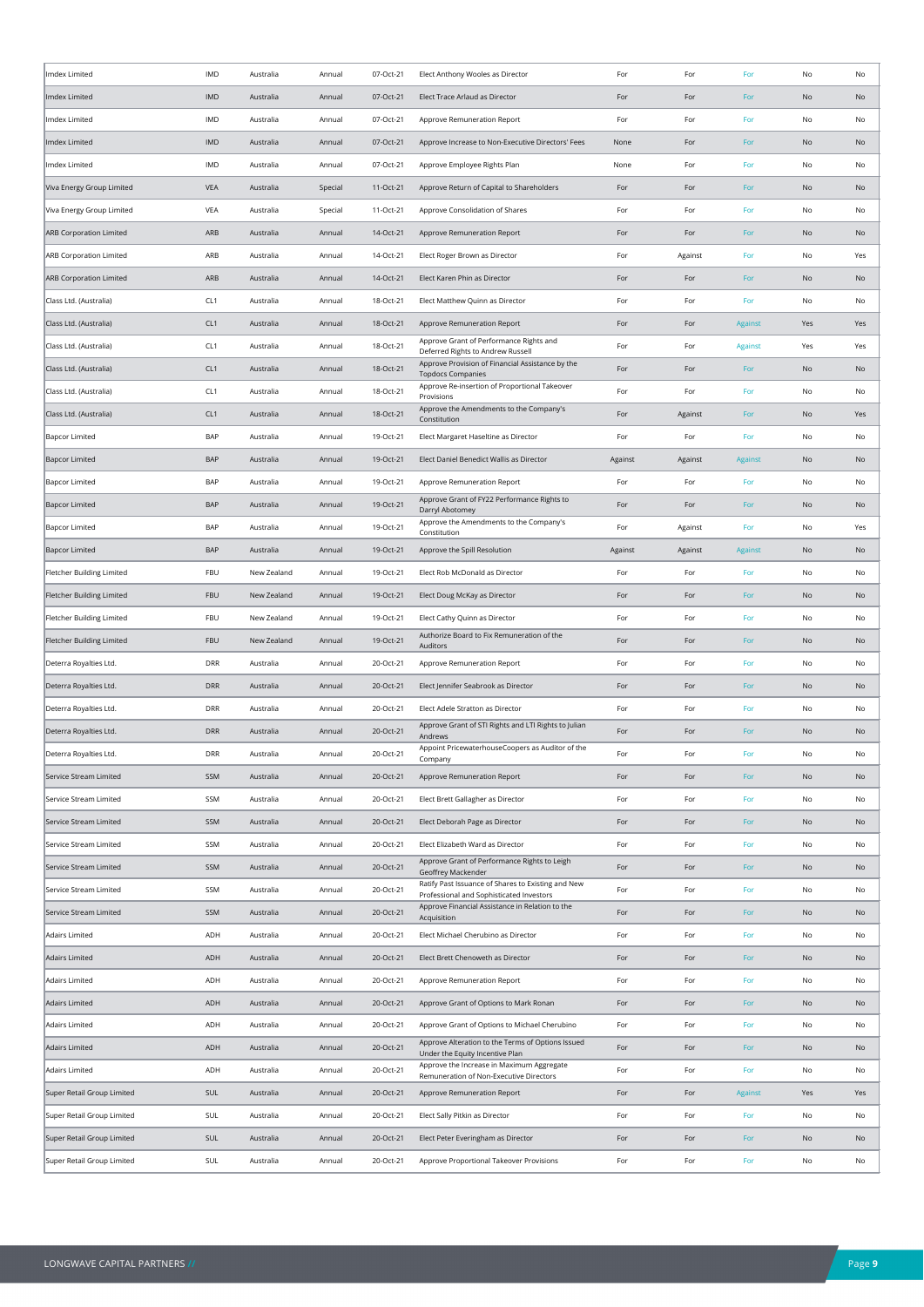| Jupiter Mines Limited                                      | JMS        | Australia              | Special          | 20-Oct-21              | Elect Brian Gilbertson as Director                                                                          | Against    | Against    | Against        | No       | No       |
|------------------------------------------------------------|------------|------------------------|------------------|------------------------|-------------------------------------------------------------------------------------------------------------|------------|------------|----------------|----------|----------|
| Jupiter Mines Limited                                      | JMS        | Australia              | Special          | 20-Oct-21              | Elect Yeongjin Heo as Director                                                                              | For        | Against    | Against        | Yes      | No       |
| Jupiter Mines Limited                                      | JMS        | Australia              | Special          | 20-Oct-21              | Elect Hans-Jurgen Mende as Director                                                                         | For        | Against    | Against        | Yes      | No       |
| Jupiter Mines Limited                                      | JMS        | Australia              | Special          | 20-Oct-21              | Remove Priyank Thapliyal as Director                                                                        | For        | Against    | Against        | Yes      | No       |
| Perpetual Limited                                          | PPT        | Australia              | Annual           | 21-Oct-21              | Approve Remuneration Report                                                                                 | For        | For        | For            | No       | No       |
| Perpetual Limited                                          | PPT        | Australia              | Annual           | 21-Oct-21              | Elect Craig Ueland as Director                                                                              | For        | For        | For            | No       | No       |
| Perpetual Limited                                          | PPT        | Australia              | Annual           | 21-Oct-21              | Elect Ian Hammond as Director                                                                               | For        | For        | For            | No       | No       |
| Perpetual Limited                                          | PPT        | Australia              | Annual           | 21-Oct-21              | Elect Nancy Fox as Director                                                                                 | For        | For        | For            | No       | No       |
| Perpetual Limited                                          | PPT        | Australia              | Annual           | 21-Oct-21              | Elect Mona Aboelnaga Kanaan as Director                                                                     | For        | For        | For            | No       | No       |
| Perpetual Limited                                          | PPT        | Australia              | Annual           | 21-Oct-21              | Approve Grant of Share Rights to Rob Adams                                                                  | For        | For        | For            | No       | No       |
| Perpetual Limited                                          | PPT        | Australia              | Annual           | 21-Oct-21              | Approve Grant of Performance Rights to Rob                                                                  | For        | For        | For            | No       | No       |
| Perpetual Limited                                          | PPT        | Australia              | Annual           | 21-Oct-21              | Adams<br>Approve Renewal of the Proportional Takeover                                                       | For        | For        | For            | No       | No       |
| <b>Healius Limited</b>                                     | <b>HLS</b> | Australia              | Annual           | 21-Oct-21              | Provisions<br>Approve Remuneration Report                                                                   | For        | For        | For            | No       | No       |
| <b>Healius Limited</b>                                     | <b>HLS</b> | Australia              | Annual           | 21-Oct-21              | Elect Gordon Davis as Director                                                                              | For        | For        | For            | No       | No       |
| <b>Healius Limited</b>                                     | <b>HLS</b> | Australia              | Annual           | 21-Oct-21              | Elect Sally Evans as Director                                                                               | For        | For        | For            | No       | No       |
| <b>Healius Limited</b>                                     | <b>HLS</b> | Australia              | Annual           | 21-Oct-21              | Elect Jenny Macdonald as Director                                                                           | For        | For        | For            | No       | No       |
| <b>Healius Limited</b>                                     | <b>HLS</b> | Australia              | Annual           | 21-Oct-21              | Elect Kate McKenzie as Director                                                                             | For        | For        | For            | No       | No       |
| <b>Healius Limited</b>                                     | <b>HLS</b> | Australia              | Annual           | 21-Oct-21              | Approve Issuance of Securities to Malcolm                                                                   | For        | For        | For            | No       | No       |
| <b>Healius Limited</b>                                     | <b>HLS</b> | Australia              | Annual           | 21-Oct-21              | Parmenter<br>Approve Grant of Share Rights to Non-Executive                                                 | None       | For        | For            | No       | No       |
| Macmahon Holdings Limited                                  | MAH        | Australia              | Annual           | 22-Oct-21              | <b>Directors</b><br>Approve Remuneration Report                                                             | For        | For        | For            | No       | No       |
| Macmahon Holdings Limited                                  | MAH        | Australia              | Annual           | 22-Oct-21              | Elect Denise McComish as Director                                                                           | For        | Against    | For            | No       | Yes      |
| Macmahon Holdings Limited                                  | MAH        | Australia              | Annual           | 22-Oct-21              | Approve the Increase in Maximum Aggregate                                                                   | None       | For        | For            | No       | No       |
| Steadfast Group Limited                                    | SDF        | Australia              | Annual           | 22-Oct-21              | Remuneration of Non-Executive Directors<br>Approve Remuneration Report                                      | For        | For        | For            | No       | No       |
| Steadfast Group Limited                                    | SDF        | Australia              | Annual           | 22-Oct-21              | Approve Grant of Deferred Equity Awards to                                                                  | For        | For        | For            | No       | No       |
| Steadfast Group Limited                                    | SDF        | Australia              | Annual           | 22-Oct-21              | Robert Kelly<br>שט כס ומות, והופכה וש המשפח המשפח המא<br>Certain Institutional Investors and the Vendors of | For        | For        | For            | No       | No       |
| Steadfast Group Limited                                    | SDF        | Australia              | Annual           | 22-Oct-21              | Approve the Increase in Maximum Aggregate                                                                   | None       | For        | For            | No       | No       |
| Steadfast Group Limited                                    | SDF        | Australia              | Annual           | 22-Oct-21              | Remuneration of Non-Executive Directors<br>Elect Vicki Allen as Director                                    | For        | For        | For            | No       | No       |
|                                                            | SDF        |                        |                  |                        |                                                                                                             |            |            |                |          |          |
| Steadfast Group Limited<br>Steadfast Group Limited         | SDF        | Australia<br>Australia | Annual<br>Annual | 22-Oct-21<br>22-Oct-21 | Elect David Liddy as Director<br>Elect Gai McGrath as Director                                              | For<br>For | For<br>For | For<br>For     | No<br>No | No<br>No |
| <b>EQT Holdings Limited</b>                                | EQT        | Australia              | Annual           | 22-Oct-21              | Elect Kelly O'Dwyer as Director                                                                             | For        | For        | For            | No       | No       |
| <b>EQT Holdings Limited</b>                                | EQT        | Australia              | Annual           | 22-Oct-21              | Elect Kevin John Eley as Director                                                                           | For        | For        | For            | No       | No       |
|                                                            |            |                        |                  |                        |                                                                                                             |            |            |                |          |          |
| <b>EQT Holdings Limited</b><br><b>EQT Holdings Limited</b> | EQT<br>EQT | Australia<br>Australia | Annual<br>Annual | 22-Oct-21<br>22-Oct-21 | Approve Remuneration Report<br>Approve Grant of Awards to Michael Joseph                                    | For<br>For | For<br>For | For<br>For     | No<br>No | No<br>No |
|                                                            |            |                        |                  |                        | O'Brien<br>Approve Anerauon to the remis or the zono, zone                                                  |            |            |                |          |          |
| <b>EQT Holdings Limited</b>                                | EQT        | Australia              | Annual           | 22-Oct-21              | and 2020 Long-Term Incentive Awards for Michael<br>Acash O'Dria                                             | For        | Against    | Against        | Yes      | No       |
| Nick Scali Limited                                         | $NCK$      | Australia              | Annual           | 25-Oct-21              | Approve Remuneration Report                                                                                 | For        | For        | For            | No       | No       |
| Nick Scali Limited                                         | <b>NCK</b> | Australia              | Annual           | 25-Oct-21              | Elect Stephen Goddard as Director<br>Approve the Increase in Maximum Aggregate                              | For        | For        | For            | No       | No       |
| Nick Scali Limited                                         | NCK        | Australia              | Annual           | 25-Oct-21              | Remuneration of Non-Executive Directors                                                                     | None       | For        | For            | No       | No       |
| Whitehaven Coal Limited                                    | WHC        | Australia              | Annual           | 27-Oct-21              | Approve Remuneration Report                                                                                 | For        | Against    | Against        | Yes      | No       |
| Whitehaven Coal Limited                                    | WHC        | Australia              | Annual           | 27-Oct-21              | Approve Grant of Performance Rights to Paul Flynn                                                           | For        | For        | For            | No       | No       |
| Whitehaven Coal Limited                                    | WHC        | Australia              | Annual           | 27-Oct-21              | Elect Fiona Robertson as Director                                                                           | For        | For        | For            | No       | No       |
| Whitehaven Coal Limited                                    | WHC        | Australia              | Annual           | 27-Oct-21              | Elect Lindsay Ward as Director<br>Approve Re-insertion of the Partial Takeover                              | For        | For        | For            | No       | No       |
| Whitehaven Coal Limited                                    | WHC        | Australia              | Annual           | 27-Oct-21              | Provisions in the Constitution<br>Approve the Amendments to the Company's                                   | For        | For        | For            | No       | No       |
| Whitehaven Coal Limited                                    | WHC        | Australia              | Annual           | 27-Oct-21              | Constitution                                                                                                | Against    | Against    | Against        | No       | No       |
| Whitehaven Coal Limited                                    | WHC        | Australia              | Annual           | 27-Oct-21              | Approve Capital Protection                                                                                  | Against    | Against    | Against        | No       | No       |
| <b>Blackmores Limited</b>                                  | <b>BKL</b> | Australia              | Annual           | 27-Oct-21              | Approve Remuneration Report                                                                                 | For        | For        | For            | No       | No       |
| <b>Blackmores Limited</b>                                  | BKL        | Australia              | Annual           | 27-Oct-21              | Approve Grant of STI Award to Alastair Symington                                                            | For        | For        | For            | No       | No       |
| <b>Blackmores Limited</b>                                  | <b>BKL</b> | Australia              | Annual           | 27-Oct-21              | Approve Grant of LTI Award to Alastair Symington                                                            | For        | For        | For            | No       | No       |
| <b>Blackmores Limited</b>                                  | BKL        | Australia              | Annual           | 27-Oct-21              | Elect Anne Templeman-Jones as Director                                                                      | For        | For        | For            | No       | No       |
| <b>Blackmores Limited</b>                                  | <b>BKL</b> | Australia              | Annual           | 27-Oct-21              | Elect Wendy Stops as Director                                                                               | For        | For        | For            | No       | No       |
| <b>Blackmores Limited</b>                                  | BKL        | Australia              | Annual           | 27-Oct-21              | Elect Sharon Warburton as Director                                                                          | For        | For        | For            | No       | No       |
| <b>Blackmores Limited</b>                                  | <b>BKL</b> | Australia              | Annual           | 27-Oct-21              | Elect Stephen Roche as Director                                                                             | For        | For        | For            | No       | No       |
| <b>Blackmores Limited</b>                                  | BKL        | Australia              | Annual           | 27-Oct-21              | Elect Erica Mann as Director                                                                                | For        | For        | For            | No       | No       |
| <b>Blackmores Limited</b>                                  | <b>BKL</b> | Australia              | Annual           | 27-Oct-21              | Elect George Tambassis as Director                                                                          | Against    | Against    | <b>Against</b> | No       | No       |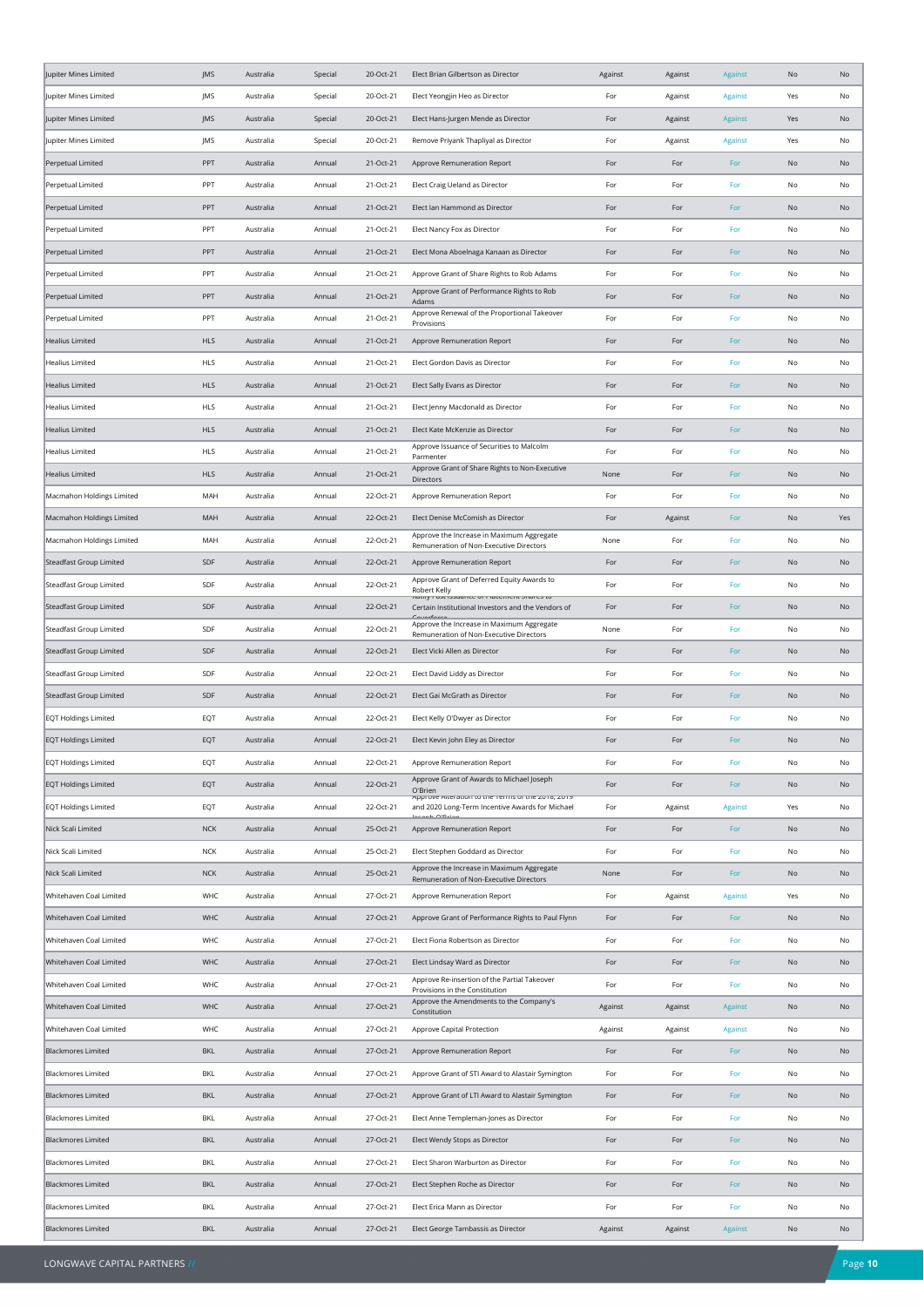| Codan Limited                       | CDA        | Australia   | Annual | 27-Oct-21 | Approve Remuneration Report                                                                           | For  | For     | For            | No            | No        |
|-------------------------------------|------------|-------------|--------|-----------|-------------------------------------------------------------------------------------------------------|------|---------|----------------|---------------|-----------|
| Codan Limited                       | CDA        | Australia   | Annual | 27-Oct-21 | Elect David James Simmons as Director                                                                 | For  | Against | For            | No            | Yes       |
| Skellerup Holdings Limited          | SKL        | New Zealand | Annual | 27-Oct-21 | Elect John Strowger as Director                                                                       | For  | Against | <b>Against</b> | Yes           | No        |
| Skellerup Holdings Limited          | <b>SKL</b> | New Zealand | Annual | 27-Oct-21 | Elect Alan Isaac as Director                                                                          | For  | For     | For            | No            | No        |
| Skellerup Holdings Limited          | SKL        | New Zealand | Annual | 27-Oct-21 | Approve the Increase in Non-Executive Directors'<br>Fee Pool                                          | For  | Against | For            | No            | Yes       |
| Skellerup Holdings Limited          | <b>SKL</b> | New Zealand | Annual | 27-Oct-21 | Authorize Board to Fix Remuneration of the<br>Auditors                                                | For  | For     | For            | No            | No        |
| Netwealth Group Limited             | NWL        | Australia   | Annual | 27-Oct-21 | Approve Remuneration Report                                                                           | For  | For     | For            | No            | No        |
| Netwealth Group Limited             | <b>NWL</b> | Australia   | Annual | 27-Oct-21 | Approve Grant of Options and Performance Rights<br>to Matthew Heine                                   | For  | For     | For            | No            | <b>No</b> |
| Netwealth Group Limited             | <b>NWL</b> | Australia   | Annual | 27-Oct-21 | Approve the Increase in Maximum Aggregate<br>Remuneration of Non-Executive Directors                  | None | For     | For            | No            | No        |
| Netwealth Group Limited             | <b>NWL</b> | Australia   | Annual | 27-Oct-21 | Elect Kate Temby as Director                                                                          | For  | For     | For            | No            | No        |
| Freightways Limited                 | FRE        | New Zealand | Annual | 28-Oct-21 | Elect Mark Cairns as Director                                                                         | For  | For     | For            | No            | No        |
| Freightways Limited                 | <b>FRE</b> | New Zealand | Annual | 28-Oct-21 | Elect Fiona Oliver as Director                                                                        | For  | For     | For            | No            | No        |
| Freightways Limited                 | FRE        | New Zealand | Annual | 28-Oct-21 | Elect Abby Foote as Director                                                                          | For  | For     | For            | No            | No        |
| Freightways Limited                 | FRE        | New Zealand | Annual | 28-Oct-21 | Elect Peter Kean as Director                                                                          | For  | For     | For            | No            | <b>No</b> |
| Freightways Limited                 | FRE        | New Zealand | Annual | 28-Oct-21 | Approve Increase in Total Quantum of Annual<br>Directors' Fee Pool                                    | For  | For     | For            | No            | No        |
| Freightways Limited                 | FRE        | New Zealand | Annual | 28-Oct-21 | Authorize Board to Fix Remuneration of the<br>Auditors                                                | For  | For     | For            | No            | No        |
| RPMGlobal Holdings Limited          | <b>RUL</b> | Australia   | Annual | 28-Oct-21 | Approve Remuneration Report                                                                           | For  | For     | For            | No            | No        |
| RPMGlobal Holdings Limited          | <b>RUL</b> | Australia   | Annual | 28-Oct-21 | Elect Paul Scurrah as Director                                                                        | For  | For     | For            | No            | No        |
| RPMGlobal Holdings Limited          | <b>RUL</b> | Australia   | Annual | 28-Oct-21 | Elect Angeleen Jenkins as Director                                                                    | For  | For     | For            | No            | No        |
| RPMGlobal Holdings Limited          | <b>RUL</b> | Australia   | Annual | 28-Oct-21 | Approve the Amendments to the Company's<br>Constitution                                               | For  | Against | For            | No            | Yes       |
| SKY Network Television Limited      | <b>SKT</b> | New Zealand | Annual | 28-Oct-21 | Authorize Board to Fix Remuneration of the<br>Auditors                                                | For  | For     | For            | No            | No        |
| SKY Network Television Limited      | SKT        | New Zealand | Annual | 28-Oct-21 | Elect Geraldine McBride as Director                                                                   | For  | For     | For            | No            | No        |
| SKY Network Television Limited      | <b>SKT</b> | New Zealand | Annual | 28-Oct-21 | Approve the Amendments to the Company's<br>Constitution                                               | For  | For     | For            | No            | No        |
| <b>Tassal Group Limited</b>         | <b>TGR</b> | Australia   | Annual | 28-Oct-21 | Approve Remuneration Report                                                                           | For  | For     | For            | No            | No        |
| Tassal Group Limited                | TGR        | Australia   | Annual | 28-Oct-21 | Elect Georgina Lynch as Director                                                                      | For  | For     | For            | No            | No        |
| Tassal Group Limited                | <b>TGR</b> | Australia   | Annual | 28-Oct-21 | Approve Grant of Performance Rights to Mark<br>Ryan                                                   | For  | For     | For            | No            | No        |
| Corporate Travel Management Limited | CTD        | Australia   | Annual | 28-Oct-21 | Approve the Remuneration Report                                                                       | None | For     | Against        | No            | Yes       |
| Corporate Travel Management Limited | CTD        | Australia   | Annual | 28-Oct-21 | Elect Jonathan (Jon) Brett as Director                                                                | For  | For     | For            | No            | No        |
| Corporate Travel Management Limited | CTD        | Australia   | Annual | 28-Oct-21 | Elect Laura Ruffles as Director                                                                       | For  | For     | For            | No            | No        |
| Corporate Travel Management Limited | <b>CTD</b> | Australia   | Annual | 28-Oct-21 | Approve Grant of Share Appreciation Rights (with a<br>Two Year Performance Period) to Laura Ruffles   | For  | For     | Against        | Yes           | Yes       |
| Corporate Travel Management Limited | CTD        | Australia   | Annual | 28-Oct-21 | Approve Grant of Share Appreciation Rights (with a<br>Three Year Performance Period) to Laura Ruffles | For  | For     | For            | No            | No        |
| Jumbo Interactive Limited           | <b>JIN</b> | Australia   | Annual | 28-Oct-21 | Elect Sharon Christensen as Director                                                                  | For  | For     | For            | No            | No        |
| Jumbo Interactive Limited           | JIN        | Australia   | Annual | 28-Oct-21 | Approve Remuneration Report                                                                           | For  | For     | For            | No            | No        |
| Jumbo Interactive Limited           | JIN        | Australia   | Annual | 28-Oct-21 | Approve Issuance of STI Director Rights to Mike<br>Veverka                                            | For  | For     | For            | No            | No        |
| Jumbo Interactive Limited           | JIN        | Australia   | Annual | 28-Oct-21 | Approve Issuance of LTI Director Rights to Mike<br>Veverka                                            | For  | For     | For            | No            | No        |
| Jumbo Interactive Limited           | JIN        | Australia   | Annual | 28-Oct-21 | Approve Issuance of Special LTI Director Rights to<br>Mike Veverka                                    | For  | For     | For            | No            | No        |
| PWR Holdings Limited                | PWH        | Australia   | Annual | 29-Oct-21 | Approve Remuneration Report                                                                           | For  | For     | For            | No            | No        |
| PWR Holdings Limited                | PWH        | Australia   | Annual | 29-Oct-21 | Elect Jeffrey Forbes as Director                                                                      | For  | For     | For            | No            | No        |
| PWR Holdings Limited                | PWH        | Australia   | Annual | 29-Oct-21 | Approve Performance Rights Plan                                                                       | For  | For     | For            | No            | No        |
| SKYCITY Entertainment Group Limited | SKC        | New Zealand | Annual | 29-Oct-21 | Elect Silvana Schenone as Director                                                                    | For  | For     | For            | No            | No        |
| SKYCITY Entertainment Group Limited | SKC        | New Zealand | Annual | 29-Oct-21 | Elect Julian Cook as Director                                                                         | For  | For     | For            | No            | No        |
| SKYCITY Entertainment Group Limited | <b>SKC</b> | New Zealand | Annual | 29-Oct-21 | Elect Chad Barton as Director                                                                         | For  | For     | For            | No            | No        |
| SKYCITY Entertainment Group Limited | SKC        | New Zealand | Annual | 29-Oct-21 | Authorize Board to Fix Remuneration of the<br>Auditors                                                | For  | For     | For            | No            | No        |
| Cedar Woods Properties Limited      | CWP        | Australia   | Annual | 03-Nov-21 | Elect Valerie A Davies as Director                                                                    | For  | For     | For            | $\mathsf{No}$ | No        |
| Cedar Woods Properties Limited      | CWP        | Australia   | Annual | 03-Nov-21 | Elect Paul G Say as Director                                                                          | For  | For     | For            | No            | No        |
| Cedar Woods Properties Limited      | CWP        | Australia   | Annual | 03-Nov-21 | Approve Remuneration Report                                                                           | For  | For     | For            | No            | No        |
| Cedar Woods Properties Limited      | CWP        | Australia   | Annual | 03-Nov-21 | Approve Issuance of Zero-Price Options to Nathan<br>Blackburne                                        | For  | For     | For            | No            | No        |
|                                     |            |             | Annual | 03-Nov-21 | Approve Issuance of Performance Rights to                                                             | For  | For     | For            | No            | No        |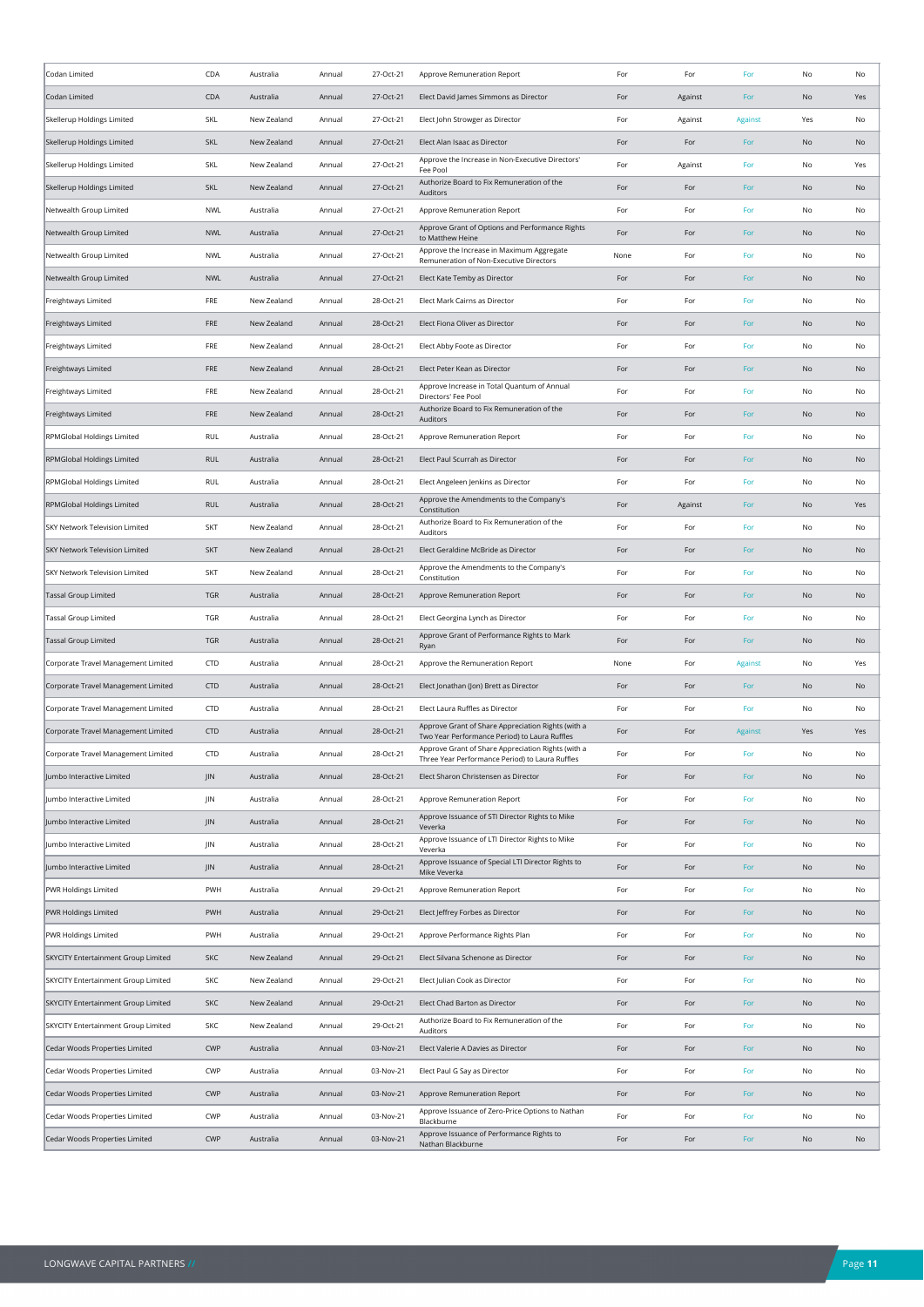| Aurelia Metals Limited             | AMI        | Australia   | Annual | 04-Nov-21 | Approve Remuneration Report                                                                                                                                      | None | For     | For | No            | No  |
|------------------------------------|------------|-------------|--------|-----------|------------------------------------------------------------------------------------------------------------------------------------------------------------------|------|---------|-----|---------------|-----|
| Aurelia Metals Limited             | AMI        | Australia   | Annual | 04-Nov-21 | Elect Helen Gillies as Director                                                                                                                                  | For  | For     | For | No            | No  |
| Aurelia Metals Limited             | AMI        | Australia   | Annual | 04-Nov-21 | Elect Robert Vassie as Director                                                                                                                                  | For  | For     | For | No            | No  |
| Aurelia Metals Limited             | AMI        | Australia   | Annual | 04-Nov-21 | Elect Peter Botten as Director                                                                                                                                   | For  | For     | For | No            | No  |
| Aurelia Metals Limited             | AMI        | Australia   | Annual | 04-Nov-21 | Approve Long Term Incentive Plan                                                                                                                                 | For  | For     | For | No            | No  |
| Aurelia Metals Limited             | AMI        | Australia   | Annual | 04-Nov-21 | Approve Issuance of Rights to Daniel Clifford                                                                                                                    | For  | For     | For | No            | No  |
| Credit Corp. Group Limited         | CCP        | Australia   | Annual | 04-Nov-21 | Elect Eric Dodd as Director                                                                                                                                      | For  | For     | For | No            | No  |
| Credit Corp. Group Limited         | CCP        | Australia   | Annual | 04-Nov-21 | Elect Richard Thomas as Director                                                                                                                                 | For  | For     | For | No            | No  |
| Credit Corp. Group Limited         | CCP        | Australia   | Annual | 04-Nov-21 | Elect Phillip Aris as Director                                                                                                                                   | For  | For     | For | No            | No  |
| Credit Corp. Group Limited         | CCP        | Australia   | Annual | 04-Nov-21 | Approve the Increase in Maximum Aggregate<br>Remuneration of Non-Executive Directors                                                                             | For  | For     | For | No            | No  |
| Credit Corp. Group Limited         | CCP        | Australia   | Annual | 04-Nov-21 | Approve Remuneration Report                                                                                                                                      | For  | For     | For | No            | No  |
| Domain Holdings Australia Ltd.     | DHG        | Australia   | Annual | 04-Nov-21 | Approve Remuneration Report                                                                                                                                      | For  | For     | For | No            | No  |
| Domain Holdings Australia Ltd.     | DHG        | Australia   | Annual | 04-Nov-21 | Elect Mike Sneesby as Director                                                                                                                                   | For  | For     | For | No            | No  |
| Domain Holdings Australia Ltd.     | DHG        | Australia   | Annual | 04-Nov-21 | Elect Diana Eilert as Director                                                                                                                                   | For  | For     | For | No            | No  |
| Domain Holdings Australia Ltd.     | DHG        | Australia   | Annual | 04-Nov-21 | Elect Greg Ellis as Director                                                                                                                                     | For  | For     | For | No            | No  |
| Domain Holdings Australia Ltd.     | DHG        | Australia   | Annual | 04-Nov-21 | Approve Issuance of Performance Rights to Jason<br>Pellegrino                                                                                                    | For  | For     | For | No            | No  |
| Spark New Zealand Ltd.             | <b>SPK</b> | New Zealand | Annual | 05-Nov-21 | Authorize Board to Fix Remuneration of the<br>Auditors                                                                                                           | For  | For     | For | No            | No  |
| Spark New Zealand Ltd.             | <b>SPK</b> | New Zealand | Annual | 05-Nov-21 | Elect Alison Barrass as Director                                                                                                                                 | For  | For     | For | No            | No  |
| Spark New Zealand Ltd.             | <b>SPK</b> | New Zealand | Annual | 05-Nov-21 | Elect David Havercroft as Director                                                                                                                               | For  | For     | For | No            | No  |
| Seven West Media Limited           | SWM        | Australia   | Annual | 09-Nov-21 | Elect David Evans as Director                                                                                                                                    | For  | For     | For | No            | No  |
| Seven West Media Limited           | SWM        | Australia   | Annual | 09-Nov-21 | Elect Michael Malone as Director                                                                                                                                 | For  | For     | For | No            | No  |
| Seven West Media Limited           | SWM        | Australia   | Annual | 09-Nov-21 | Approve Remuneration Report                                                                                                                                      | For  | For     | For | No            | No  |
| Seven West Media Limited           | SWM        | Australia   | Annual | 09-Nov-21 | Approve Issuance of Shares to James Warburton<br>under the FY21 Short Term Incentive Plan                                                                        | For  | For     | For | No            | No  |
| Seven West Media Limited           | SWM        | Australia   | Annual | 09-Nov-21 | יכון האינו היה מידע המונח המונח המונח המונח המונח המונח המונח המונח המונח המונח המונח המונח המונח המונח המונח ה<br>Warburton under the FY22 Short Term Incentive | For  | For     | For | No            | No  |
| Seven West Media Limited           | SWM        | Australia   | Annual | 09-Nov-21 | Rpp ove arant or nerrormance rughts to james<br>Warburton under the FY22 Long Term Incentive<br>DI o                                                             | For  | For     | For | No            | No  |
| <b>MNF Group Limited</b>           | MNF        | Australia   | Annual | 09-Nov-21 | Approve Remuneration Report                                                                                                                                      | For  | For     | For | No            | No  |
| MNF Group Limited                  | MNF        | Australia   | Annual | 09-Nov-21 | Elect Michael Boorne as Director                                                                                                                                 | For  | For     | For | No            | No  |
| MNF Group Limited                  | MNF        | Australia   | Annual | 09-Nov-21 | Elect Anne Ward as Director                                                                                                                                      | For  | For     | For | No            | No  |
| MNF Group Limited                  | MNF        | Australia   | Annual | 09-Nov-21 | Approve MNF Group Limited Equity Incentive Plan                                                                                                                  | For  | For     | For | No            | No  |
| <b>MNF Group Limited</b>           | MNF        | Australia   | Annual | 09-Nov-21 | Approve Issuance of Unlisted Options to Rene<br>Sugo                                                                                                             | For  | For     | For | No            | No  |
| <b>MNF Group Limited</b>           | MNF        | Australia   | Annual | 09-Nov-21 | Appoint Deloitte Touche Tohmatsu as Auditor of<br>the Company                                                                                                    | For  | For     | For | No            | No  |
| <b>MNF Group Limited</b>           | MNF        | Australia   | Annual | 09-Nov-21 | Approve the Change of Company Name to Symbio<br><b>Holdings Limited</b>                                                                                          | For  | For     | For | No            | No  |
| <b>Sims Limited</b>                | SGM        | Australia   | Annual | 10-Nov-21 | Elect Geoffrey N Brunsdon as Director                                                                                                                            | For  | For     | For | $\mathsf{No}$ | No  |
| Sims Limited                       | SGM        | Australia   | Annual | 10-Nov-21 | Elect Georgia Nelson as Director                                                                                                                                 | For  | For     | For | No            | No  |
| <b>Sims Limited</b>                | SGM        | Australia   | Annual | 10-Nov-21 | Elect Victoria (Vicky) Binns as Director                                                                                                                         | For  | For     | For | $\mathsf{No}$ | No  |
| <b>Sims Limited</b>                | SGM        | Australia   | Annual | 10-Nov-21 | Approve Remuneration Report                                                                                                                                      | For  | For     | For | No            | No  |
| Sims Limited                       | SGM        | Australia   | Annual | 10-Nov-21 | Approve Grant of Performance Rights to Alistair<br>Field                                                                                                         | For  | For     | For | No            | No  |
| Alliance Aviation Services Limited | AQZ        | Australia   | Annual | 10-Nov-21 | Elect Peter Housden as Director                                                                                                                                  | For  | Against | For | No            | Yes |
| Alliance Aviation Services Limited | AQZ        | Australia   | Annual | 10-Nov-21 | Approve Remuneration Report                                                                                                                                      | For  | Against | For | $\mathsf{No}$ | Yes |
| Alliance Aviation Services Limited | AQZ        | Australia   | Annual | 10-Nov-21 | Approve Issuance of Performance Rights to Scott<br>McMillan                                                                                                      | For  | Against | For | $\mathsf{No}$ | Yes |
| Alliance Aviation Services Limited | AQZ        | Australia   | Annual | 10-Nov-21 | Approve Issuance of Performance Rights to Lee<br>Schofield                                                                                                       | For  | Against | For | No            | Yes |
| AUB Group Limited                  | AUB        | Australia   | Annual | 10-Nov-21 | Approve Remuneration Report                                                                                                                                      | For  | For     | For | No            | No  |
| AUB Group Limited                  | AUB        | Australia   | Annual | 10-Nov-21 | Elect Cath Rogers as Director                                                                                                                                    | For  | For     | For | No            | No  |
| AUB Group Limited                  | AUB        | Australia   | Annual | 10-Nov-21 | Elect Peter Harmer as Director                                                                                                                                   | For  | For     | For | $\mathsf{No}$ | No  |
| AUB Group Limited                  | AUB        | Australia   | Annual | 10-Nov-21 | Approve the Increase in Maximum Aggregate<br>Remuneration of Non-Executive Directors                                                                             | None | For     | For | No            | No  |
| AUB Group Limited                  | AUB        | Australia   | Annual | 10-Nov-21 | Approve Issuance of Performance Options to<br>Michael Emmett                                                                                                     | For  | For     | For | No            | No  |
| AUB Group Limited                  | AUB        | Australia   | Annual | 10-Nov-21 | Approve Issuance of Share Appreciation Rights to<br>Michael Emmett                                                                                               | For  | For     | For | No            | No  |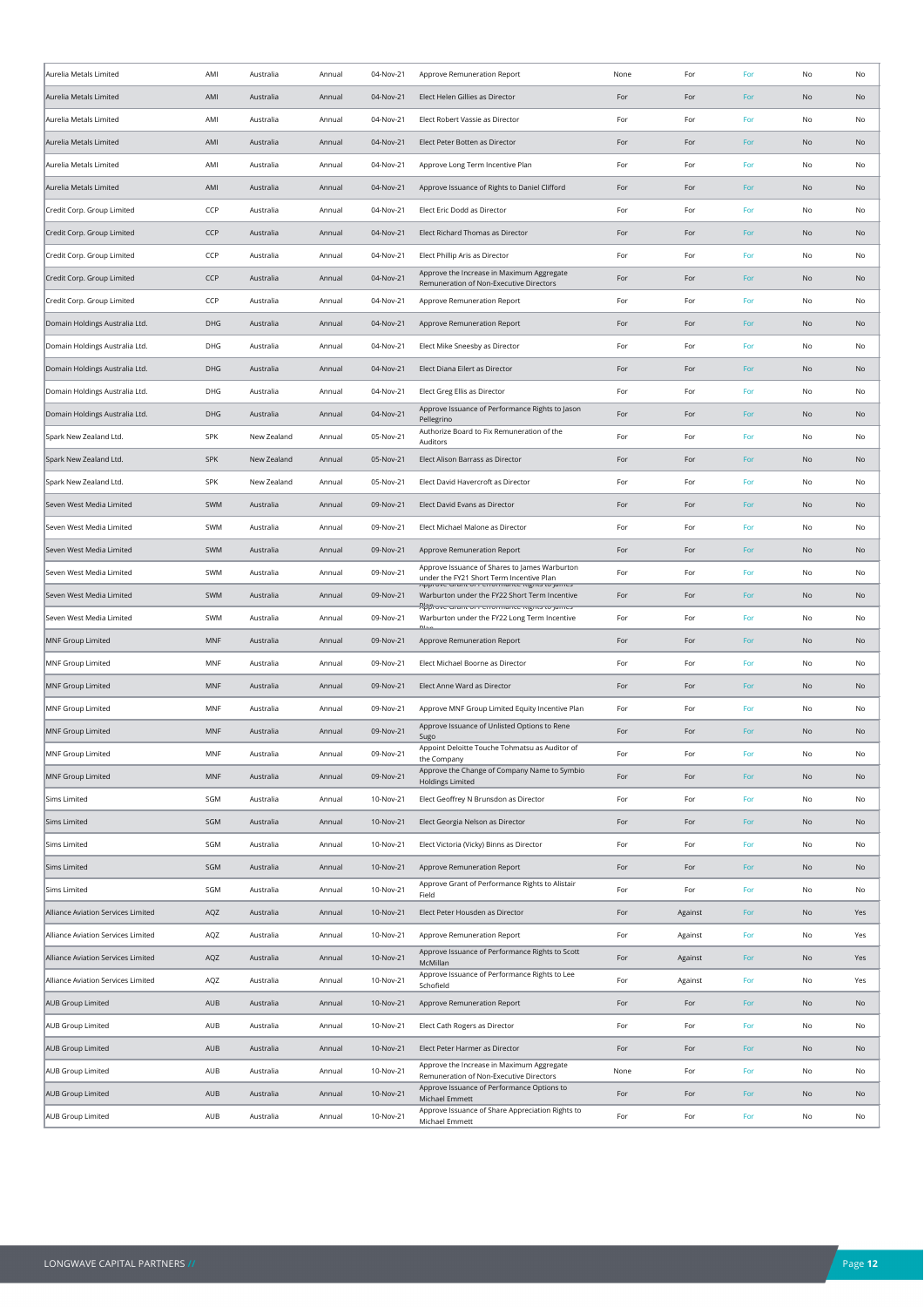| Beach Energy Limited             | <b>BPT</b> | Australia | Annual | 10-Nov-21 | Approve Remuneration Report                                                                | For     | For     | For            | No            | No  |
|----------------------------------|------------|-----------|--------|-----------|--------------------------------------------------------------------------------------------|---------|---------|----------------|---------------|-----|
| Beach Energy Limited             | <b>BPT</b> | Australia | Annual | 10-Nov-21 | Elect Margaret Hall as Director                                                            | For     | For     | For            | No            | No  |
| Beach Energy Limited             | <b>BPT</b> | Australia | Annual | 10-Nov-21 | אטטווער ואשטווער טו הכוומוויוסווגר עוצוונאנט<br>Matthew Kay Under the Beach 2021 Long Term | For     | For     | For            | No            | No  |
| Mount Gibson Iron Limited        | MGX        | Australia | Annual | 10-Nov-21 | Elect Russell Barwick as Director                                                          | For     | For     | For            | No            | No  |
| Mount Gibson Iron Limited        | <b>MGX</b> | Australia | Annual | 10-Nov-21 | Elect Paul Dougas as Director                                                              | For     | For     | For            | No            | No  |
| Mount Gibson Iron Limited        | MGX        | Australia | Annual | 10-Nov-21 | Elect Simon Bird as Director                                                               | For     | For     | For            | No            | No  |
| Mount Gibson Iron Limited        | <b>MGX</b> | Australia | Annual | 10-Nov-21 | Approve Remuneration Report                                                                | For     | For     | For            | No            | No  |
| Mount Gibson Iron Limited        | MGX        | Australia | Annual | 10-Nov-21 | Approve the Spill Resolution                                                               | Against | Against | Against        | No            | No  |
| Clinuvel Pharmaceuticals Limited | CUV        | Australia | Annual | 10-Nov-21 | Approve Remuneration Report                                                                | For     | For     | <b>Against</b> | Yes           | Yes |
| Clinuvel Pharmaceuticals Limited | CUV        | Australia | Annual | 10-Nov-21 | Elect Karen Agersborg as Director                                                          | For     | For     | For            | No            | No  |
| Clinuvel Pharmaceuticals Limited | CUV        | Australia | Annual | 10-Nov-21 | Elect Sue Smith as Director                                                                | For     | For     | For            | No            | No  |
| Clinuvel Pharmaceuticals Limited | CUV        | Australia | Annual | 10-Nov-21 | Approve the Spill Resolution                                                               | Against | Against | For            | Yes           | Yes |
| <b>Breville Group Limited</b>    | <b>BRG</b> | Australia | Annual | 11-Nov-21 | Approve Remuneration Report                                                                | For     | For     | For            | No            | No  |
| <b>Breville Group Limited</b>    | <b>BRG</b> | Australia | Annual | 11-Nov-21 | Elect Peter Cowan as Director                                                              | For     | For     | For            | No            | No  |
|                                  |            |           |        |           |                                                                                            |         |         |                |               |     |
| <b>Breville Group Limited</b>    | <b>BRG</b> | Australia | Annual | 11-Nov-21 | Elect Lawrence Myers as Director<br>Approve Grant of Performance Rights and                | For     | For     | For            | No            | No  |
| <b>Breville Group Limited</b>    | BRG        | Australia | Annual | 11-Nov-21 | Deferred Share Rights to Jim Clayton                                                       | For     | Against | Against        | Yes           | No  |
| <b>Breville Group Limited</b>    | <b>BRG</b> | Australia | Annual | 11-Nov-21 | Approve Potential Termination Benefits<br>Approve Increase of Non-Executive Director Fee   | For     | For     | For            | No            | No  |
| <b>Breville Group Limited</b>    | <b>BRG</b> | Australia | Annual | 11-Nov-21 | Pool                                                                                       | None    | For     | For            | No            | No  |
| <b>GDI Property Group</b>        | GDI        | Australia | Annual | 11-Nov-21 | Approve Remuneration Report                                                                | None    | For     | For            | No            | No  |
| <b>GDI Property Group</b>        | GDI        | Australia | Annual | 11-Nov-21 | Elect Gina Anderson as Director                                                            | For     | For     | For            | No            | No  |
| <b>GDI Property Group</b>        | GDI        | Australia | Annual | 11-Nov-21 | Elect Stephen Burns as Director                                                            | For     | For     | For            | No            | No  |
| GDI Property Group               | GDI        | Australia | Annual | 11-Nov-21 | Approve Issuance of Performance Rights to Steve<br>Gillard                                 | For     | For     | For            | No            | No  |
| Ingenia Communities Group        | <b>INA</b> | Australia | Annual | 11-Nov-21 | Approve Remuneration Report                                                                | For     | For     | For            | No            | No  |
| Ingenia Communities Group        | INA        | Australia | Annual | 11-Nov-21 | Elect James Hazel as Director                                                              | For     | For     | For            | No            | No  |
| Ingenia Communities Group        | INA        | Australia | Annual | 11-Nov-21 | Elect Sally Evans as Director<br>Approve Grant or FTZZ FIXed Nemaneration Nights,          | For     | For     | For            | No            | No  |
| ngenia Communities Group         | INA        | Australia | Annual | 11-Nov-21 | Short-Term Incentive Plan Rights and Long-Term<br>Incontivo Dian Diahte to Cimon Ower      | For     | For     | For            | No            | No  |
| Austal Limited                   | ASB        | Australia | Annual | 11-Nov-21 | Approve Remuneration Report                                                                | For     | For     | For            | No            | No  |
| Austal Limited                   | ASB        | Australia | Annual | 11-Nov-21 | Elect Chris Indermaur as Director                                                          | For     | For     | For            | No            | No  |
| Austal Limited                   | ASB        | Australia | Annual | 11-Nov-21 | Elect Giles Everist as Director                                                            | For     | For     | For            | No            | No  |
| Austal Limited                   | ASB        | Australia | Annual | 11-Nov-21 | Approve Issuance of Share Rights to Sarah Adam-<br>Gedge                                   | For     | For     | For            | No            | No  |
| Austal Limited                   | ASB        | Australia | Annual | 11-Nov-21 | Approve Issuance of Share Rights to Chris<br>Indermaur                                     | For     | For     | For            | No            | No  |
| Austal Limited                   | ASB        | Australia | Annual | 11-Nov-21 | Approve Issuance of Share Rights to Giles Everist                                          | For     | For     | For            | No            | No  |
| <b>Austal Limited</b>            | ASB        | Australia | Annual | 11-Nov-21 | Approve Issuance of STI Rights to Patrick Gregg                                            | For     | For     | For            | $\mathsf{No}$ | No  |
| Austal Limited                   | ASB        | Australia | Annual | 11-Nov-21 | Approve Issuance of LTI Rights to Patrick Gregg                                            | For     | For     | For            | No            | No  |
| Silk Logistics Holdings Limited  | <b>SLH</b> | Australia | Annual | 15-Nov-21 | Approve Remuneration Report                                                                | For     | For     | For            | No            | No  |
| Silk Logistics Holdings Limited  | <b>SLH</b> | Australia | Annual | 15-Nov-21 | Elect Louise Thurgood as Director                                                          | For     | For     | For            | No            | No  |
| Fleetwood Limited                | <b>FWD</b> | Australia | Annual | 17-Nov-21 | Approve Remuneration Report                                                                | For     | For     | For            | $\mathsf{No}$ | No  |
| Fleetwood Limited                | <b>FWD</b> | Australia | Annual | 17-Nov-21 | Elect John Klepec as Director                                                              | For     | For     | For            | No            | No  |
| Fleetwood Limited                | <b>FWD</b> | Australia | Annual | 17-Nov-21 | Elect Mark Southey as Director                                                             | For     | For     | For            | No            | No  |
| Fleetwood Limited                | <b>FWD</b> | Australia | Annual | 17-Nov-21 | Approve Long Term Incentive Plan                                                           | For     | For     | For            | No            | No  |
| City Chic Collective Limited     | CCX        | Australia | Annual | 17-Nov-21 | Approve Remuneration Report                                                                | For     | For     | For            | No            | No  |
| City Chic Collective Limited     | CCX        | Australia | Annual | 17-Nov-21 | Elect Michael Kay as Director                                                              | For     | For     | For            | No            | No  |
| City Chic Collective Limited     | CCX        | Australia | Annual | 17-Nov-21 | Elect Natalie McLean as Director                                                           | For     | For     | For            | No            | No  |
| City Chic Collective Limited     | CCX        | Australia | Annual | 17-Nov-21 | Elect Neil Thompson as Director                                                            | For     | For     | For            | No            | No  |
| City Chic Collective Limited     | CCX        | Australia | Annual | 17-Nov-21 | Approve Renewal of Proportional Takeover                                                   | For     | For     | For            | No            | No  |
| <b>EML Payments Limited</b>      | EML        | Australia | Annual | 17-Nov-21 | Provisions                                                                                 | For     | For     | For            | No            | No  |
|                                  |            |           |        |           | Approve Remuneration Report                                                                |         |         |                |               |     |
| <b>EML Payments Limited</b>      | EML        | Australia | Annual | 17-Nov-21 | Elect David Liddy as Director                                                              | For     | For     | For            | No            | No  |
| <b>EML Payments Limited</b>      | EML        | Australia | Annual | 17-Nov-21 | Elect Emma Shand as Director                                                               | For     | For     | For            | No            | No  |
| <b>EML Payments Limited</b>      | EML        | Australia | Annual | 17-Nov-21 | Approve Grant of Options to Tom Cregan                                                     | For     | For     | For            | No            | No  |
| <b>EML Payments Limited</b>      | EML        | Australia | Annual | 17-Nov-21 | Approve the EML Payments Limited Rights Plan<br>Approve Grant of Performance Rights to Tom | For     | For     | For            | No            | No  |
| <b>EML Payments Limited</b>      | EML        | Australia | Annual | 17-Nov-21 | Cregan                                                                                     | For     | For     | For            | $\mathsf{No}$ | No  |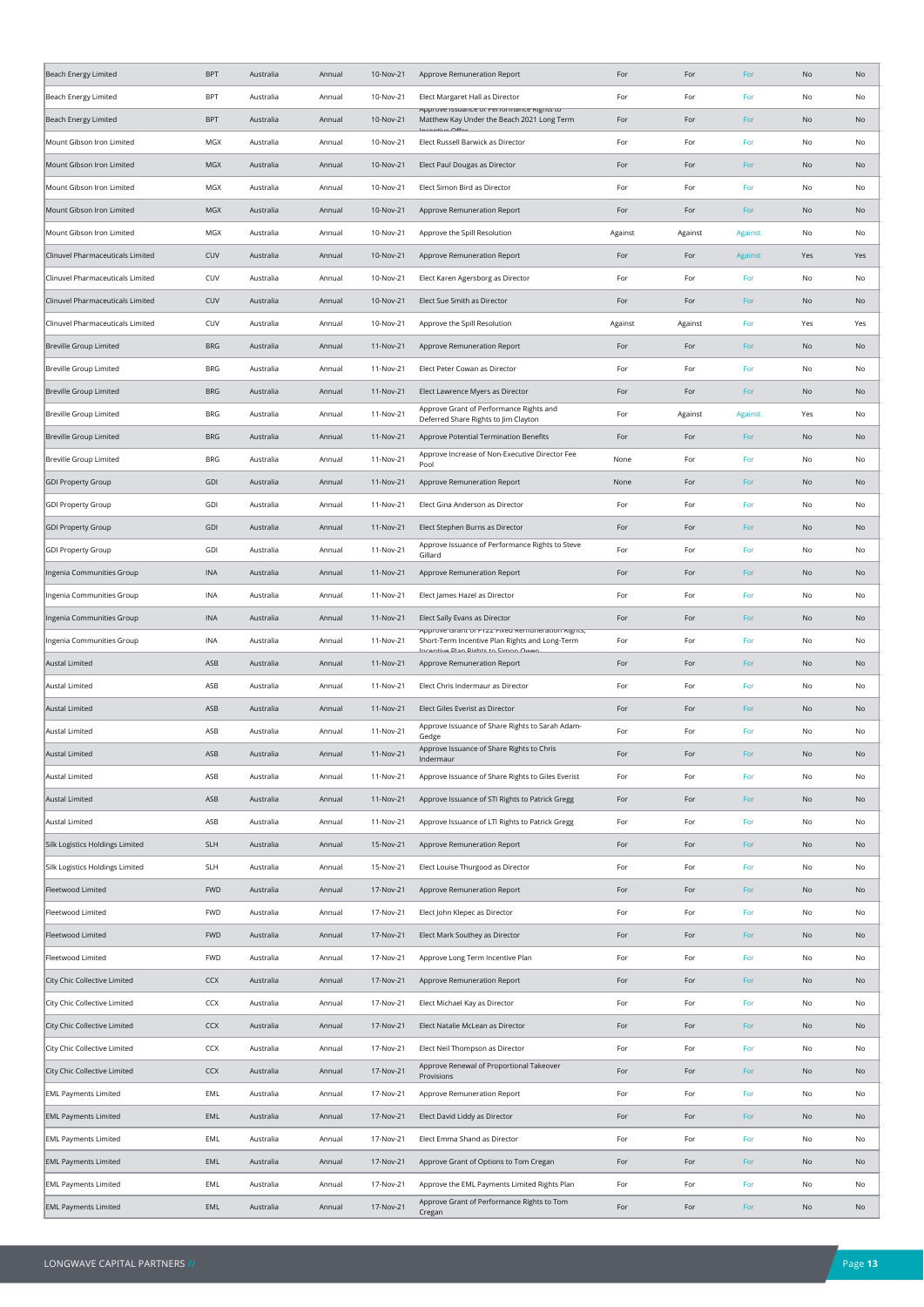| Platinum Asset Management Limited | PTM         | Australia  | Annual | 17-Nov-21 | Elect Andrew Stannard as Director                                                         | For     | Against | For            | No            | Yes |
|-----------------------------------|-------------|------------|--------|-----------|-------------------------------------------------------------------------------------------|---------|---------|----------------|---------------|-----|
| Platinum Asset Management Limited | PTM         | Australia  | Annual | 17-Nov-21 | Elect Brigitte Smith as Director                                                          | For     | For     | For            | No            | No  |
| Platinum Asset Management Limited | PTM         | Australia  | Annual | 17-Nov-21 | Approve Remuneration Report                                                               | For     | Against | For            | No            | Yes |
| Platinum Asset Management Limited | PTM         | Australia  | Annual | 17-Nov-21 | Approve Equity Incentive Plan                                                             | For     | For     | For            | No            | No  |
| Platinum Asset Management Limited | PTM         | Australia  | Annual | 17-Nov-21 | Approve Grant of Deferred Rights to Andrew<br>Clifford                                    | For     | Against | Against        | Yes           | No  |
| Platinum Asset Management Limited | PTM         | Australia  | Annual | 17-Nov-21 | Approve Potential Termination Benefits                                                    | For     | For     | For            | No            | No  |
| Alkane Resources Ltd.             | ALK         | Australia  | Annual | 17-Nov-21 | Approve Remuneration Report                                                               | For     | For     | For            | No            | No  |
| Alkane Resources Ltd.             | ALK         | Australia  | Annual | 17-Nov-21 | Elect Anthony Lethlean as Director                                                        | For     | Against | For            | No            | Yes |
| Alkane Resources Ltd.             | ALK         | Australia  | Annual | 17-Nov-21 | Approve Grant of Performance Rights to Nicholas<br>Paul Earner                            | For     | For     | For            | No            | No  |
| Alkane Resources Ltd.             | ALK         | Australia  | Annual | 17-Nov-21 | Approve Grant of Performance Rights to David Ian<br>Chalmers                              | For     | For     | For            | No            | No  |
| Alkane Resources Ltd.             | ALK         | Australia  | Annual | 17-Nov-21 | Approve Grant of Restricted Performance Rights to<br>Nicholas Paul Earner                 | For     | For     | For            | No            | No  |
| Alkane Resources Ltd.             | <b>ALK</b>  | Australia  | Annual | 17-Nov-21 | Approve Grant of Restricted Performance Rights to<br>David Ian Chalmers                   | For     | For     | For            | No            | No  |
| Alkane Resources Ltd.             | ALK         | Australia  | Annual | 17-Nov-21 | Approve the Increase in Maximum Aggregate<br>Remuneration of Non-Executive Directors      | None    | For     | For            | No            | No  |
| Alkane Resources Ltd.             | ALK         | Australia  | Annual | 17-Nov-21 | Approve Potential Termination Benefits                                                    | For     | For     | For            | No            | No  |
| Praemium Limited                  | PPS         | Australia  | Annual | 17-Nov-21 | Approve Remuneration Report                                                               | None    | For     | <b>Against</b> | No            | Yes |
| Praemium Limited                  | <b>PPS</b>  | Australia  | Annual | 17-Nov-21 | Elect Stuart Robertson as Director                                                        | For     | Against | Against        | Yes           | No  |
| Praemium Limited                  | <b>PPS</b>  | Australia  | Annual | 17-Nov-21 | Elect Claire Willette as Director                                                         | For     | For     | For            | No            | No  |
| <b>BWX Limited</b>                | <b>BWX</b>  | Australia  | Annual | 17-Nov-21 | Approve Remuneration Report                                                               | For     | For     | For            | No            | No  |
| <b>BWX Limited</b>                | <b>BWX</b>  | Australia  | Annual | 17-Nov-21 | Elect Denis Shelley as Director                                                           | For     | For     | For            | No            | No  |
| <b>BWX Limited</b>                | <b>BWX</b>  | Australia  | Annual | 17-Nov-21 | Approve Increase of Non-Executive Director Fee                                            | None    | For     | For            | No            | No  |
| <b>BWX Limited</b>                | <b>BWX</b>  | Australia  | Annual | 17-Nov-21 | Pool<br>Approve Financial Assistance in Relation to the                                   | For     | For     | For            | No            | No  |
| <b>BWX Limited</b>                | <b>BWX</b>  | Australia  | Annual | 17-Nov-21 | Acquisition<br>Ratify Past Issuance of Shares to Institutional                            | For     | For     | For            | No            | No  |
| <b>BWX Limited</b>                | <b>BWX</b>  | Australia  | Annual | 17-Nov-21 | Investors<br>Approve the Issuance of Rights to David Fenlon                               | For     | For     | For            | No            | No  |
| News Corporation                  | <b>NWSA</b> | <b>USA</b> | Annual | 17-Nov-21 | Elect Director K. Rupert Murdoch                                                          | For     | For     | For            | No            | No  |
| News Corporation                  | <b>NWSA</b> | <b>USA</b> | Annual | 17-Nov-21 | Elect Director Lachlan K. Murdoch                                                         | For     | For     | For            | No            | No  |
| News Corporation                  | <b>NWSA</b> | <b>USA</b> | Annual | 17-Nov-21 | Elect Director Robert J. Thomson                                                          | For     | For     | For            | No            | No  |
| News Corporation                  | <b>NWSA</b> | <b>USA</b> | Annual | 17-Nov-21 | Elect Director Kelly Ayotte                                                               | For     | For     | For            | No            | No  |
|                                   |             |            |        | 17-Nov-21 |                                                                                           |         |         |                |               |     |
| News Corporation                  | <b>NWSA</b> | <b>USA</b> | Annual |           | Elect Director Jose Maria Aznar                                                           | For     | For     | For            | No            | No  |
| News Corporation                  | NWSA        | <b>USA</b> | Annual | 17-Nov-21 | Elect Director Natalie Bancroft                                                           | For     | For     | For            | No            | No  |
| News Corporation                  | <b>NWSA</b> | <b>USA</b> | Annual | 17-Nov-21 | Elect Director Peter L. Barnes                                                            | For     | For     | For            | No            | No  |
| News Corporation                  | <b>NWSA</b> | <b>USA</b> | Annual | 17-Nov-21 | Elect Director Ana Paula Pessoa                                                           | For     | For     | For            | No            | No  |
| News Corporation                  | <b>NWSA</b> | <b>USA</b> | Annual | 17-Nov-21 | Elect Director Masroor Siddiqui                                                           | For     | For     | For            | No            | No  |
| News Corporation                  | <b>NWSA</b> | <b>USA</b> | Annual | 17-Nov-21 | Ratify Ernst & Young LLP as Auditors<br>Advisory Vote to Ratify Named Executive Officers' | For     | For     | For            | No            | No  |
| News Corporation                  | <b>NWSA</b> | <b>USA</b> | Annual | 17-Nov-21 | Compensation                                                                              | For     | For     | For            | No            | No  |
| News Corporation                  | <b>NWSA</b> | <b>USA</b> | Annual | 17-Nov-21 | Adopt Simple Majority Vote                                                                | Against | For     | For            | Yes           | No  |
| <b>IPH Limited</b>                | IPH         | Australia  | Annual | 18-Nov-21 | Elect Robin Low as Director                                                               | For     | For     | For            | No            | No  |
| <b>IPH Limited</b>                | IPH         | Australia  | Annual | 18-Nov-21 | Elect Peter Warne as Director<br>Approve Issuance of Performance Rights to                | For     | For     | For            | No            | No  |
| <b>IPH Limited</b>                | IPH         | Australia  | Annual | 18-Nov-21 | Andrew Blattman<br>Approve the Amendments to the Company's                                | For     | For     | Against        | Yes           | Yes |
| IPH Limited                       | IPH         | Australia  | Annual | 18-Nov-21 | Constitution                                                                              | For     | For     | For            | No            | No  |
| <b>IPH Limited</b>                | IPH         | Australia  | Annual | 18-Nov-21 | Approve Proportional Takeover Provisions                                                  | For     | For     | For            | $\mathsf{No}$ | No  |
| IPH Limited                       | IPH         | Australia  | Annual | 18-Nov-21 | Approve Remuneration Report                                                               | For     | For     | Against        | Yes           | Yes |
| Johns Lyng Group Limited          | JLG         | Australia  | Annual | 18-Nov-21 | Approve Remuneration Report                                                               | For     | For     | For            | No            | No  |
| Johns Lyng Group Limited          | JLG         | Australia  | Annual | 18-Nov-21 | Elect Larisa Moran as Director                                                            | For     | For     | For            | No            | No  |
| Johns Lyng Group Limited          | JLG         | Australia  | Annual | 18-Nov-21 | Elect Robert Kelly as Director                                                            | For     | For     | For            | No            | No  |
| Johns Lyng Group Limited          | JLG         | Australia  | Annual | 18-Nov-21 | Approve Issuance of Performance Rights to Scott<br>Didier                                 | For     | Against | Against        | Yes           | No  |
| Johns Lyng Group Limited          | JLG         | Australia  | Annual | 18-Nov-21 | Approve Issuance of Performance Rights to<br>Lindsay Barber                               | For     | Against | Against        | Yes           | No  |
| Johns Lyng Group Limited          | JLG         | Australia  | Annual | 18-Nov-21 | Approve Issuance of Performance Rights to Adrian<br>Gleeson                               | For     | Against | Against        | Yes           | No  |
| Johns Lyng Group Limited          | JLG         | Australia  | Annual | 18-Nov-21 | Approve Issuance of Performance Rights to<br>Philippa Turnbull                            | For     | Against | Against        | Yes           | No  |
| Johns Lyng Group Limited          | JLG         | Australia  | Annual | 18-Nov-21 | Approve Issuance of Performance Rights to<br>Nicholas Carnell                             | For     | Against | Against        | Yes           | No  |
| Johns Lyng Group Limited          | JLG         | Australia  | Annual | 18-Nov-21 | Approve the Amendments to the Company's<br>Constitution                                   | For     | Against | Against        | Yes           | No  |
| Johns Lyng Group Limited          | JLG         | Australia  | Annual | 18-Nov-21 | Approve Financial Assistance in Relation to the<br>Acquisition                            | For     | For     | For            | No            | No  |
| Johns Lyng Group Limited          | JLG         | Australia  | Annual | 18-Nov-21 | Approve Issuance of Loan Shares to Peter Nash<br>under the Employee Share Loan Plan       | For     | Against | Against        | Yes           | No  |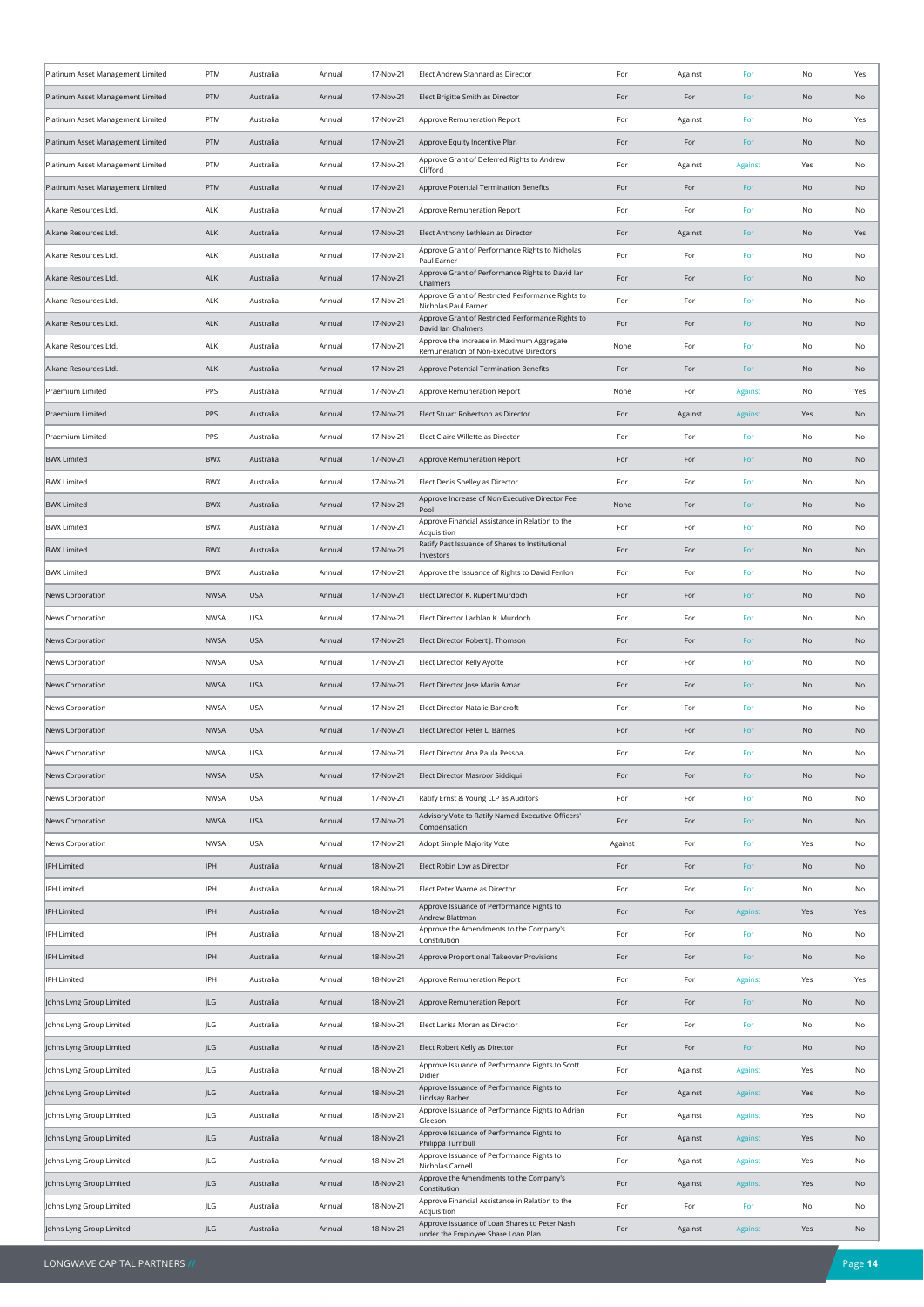| Clover Corp. Ltd.             | CLV        | Australia | Annual | 18-Nov-21 | Approve Remuneration Report                                                                    | None    | For     | For            | No  | No  |
|-------------------------------|------------|-----------|--------|-----------|------------------------------------------------------------------------------------------------|---------|---------|----------------|-----|-----|
| Clover Corp. Ltd.             | <b>CLV</b> | Australia | Annual | 18-Nov-21 | Elect Rupert Harrington as Director                                                            | For     | For     | For            | No  | No  |
| Clover Corp. Ltd.             | CLV        | Australia | Annual | 18-Nov-21 | Approve Acquisition of Performance Rights by<br>Peter Davey Under the Long Term Incentive Plan | For     | For     | For            | No  | No  |
| Clover Corp. Ltd.             | CLV        | Australia | Annual | 18-Nov-21 | Approve Certain Benefits of Peter Davey due to<br>Early Vesting of Performance Rights          | For     | Against | Against        | Yes | No  |
| Clover Corp. Ltd.             | CLV        | Australia | Annual | 18-Nov-21 | Approve Long Term Incentive Plan                                                               | For     | For     | For            | No  | No  |
| Clover Corp. Ltd.             | CLV        | Australia | Annual | 18-Nov-21 | Approve the Increase in Maximum Aggregate<br>Remuneration of Non-Executive Directors           | None    | Against | For            | No  | Yes |
| New Hope Corporation Limited  | <b>NHC</b> | Australia | Annual | 18-Nov-21 | Approve Remuneration Report                                                                    | For     | For     | For            | No  | No  |
| New Hope Corporation Limited  | <b>NHC</b> | Australia | Annual | 18-Nov-21 | Elect Todd Barlow as Director                                                                  | For     | Against | For            | No  | Yes |
| New Hope Corporation Limited  | NHC        | Australia | Annual | 18-Nov-21 | Elect Thomas Millner as Director                                                               | For     | For     | <b>Against</b> | Yes | Yes |
| New Hope Corporation Limited  | <b>NHC</b> | Australia | Annual | 18-Nov-21 | Ratify Past Issuance of Convertible Notes to Eligible<br>Investors                             | For     | Against | For            | No  | Yes |
| New Hope Corporation Limited  | <b>NHC</b> | Australia | Annual | 18-Nov-21 | Approve the Amendments to the Company's<br>Constitution                                        | Against | Against | Against        | No  | No  |
| New Hope Corporation Limited  | <b>NHC</b> | Australia | Annual | 18-Nov-21 | Approve Capital Protection                                                                     | Against | For     | For            | Yes | No  |
| Cettire Ltd.                  | CTT        | Australia | Annual | 18-Nov-21 | Approve Remuneration Report                                                                    | For     | For     | Against        | Yes | Yes |
| Cettire Ltd.                  | <b>CTT</b> | Australia | Annual | 18-Nov-21 | Elect Richard (Rick) Dennis as Director                                                        | For     | For     | For            | No  | No  |
| Cettire Ltd.                  | CTT        | Australia | Annual | 18-Nov-21 | Appoint Grant Thornton Audit Pty Ltd as Auditor of<br>the Company                              | For     | For     | For            | No  | No  |
| Western Areas Ltd.            | <b>WSA</b> | Australia | Annual | 18-Nov-21 | Elect Richard Yeates as Director                                                               | For     | For     | For            | No  | No  |
| Western Areas Ltd.            | <b>WSA</b> | Australia | Annual | 18-Nov-21 | Approve Remuneration Report                                                                    | For     | For     | For            | No  | No  |
| Western Areas Ltd.            | <b>WSA</b> | Australia | Annual | 18-Nov-21 | Approve the Increase in Maximum Aggregate                                                      | None    | For     | For            | No  | No  |
| Western Areas Ltd.            | <b>WSA</b> | Australia | Annual | 18-Nov-21 | Remuneration of Non-Executive Directors<br>Approve Grant of Performance Rights to Daniel       | For     | For     | For            | No  | No  |
| Western Areas Ltd.            | <b>WSA</b> | Australia | Annual | 18-Nov-21 | Lougher<br>Approve Proportional Takeover Provisions                                            | For     | For     | For            | No  | No  |
| Western Areas Ltd.            | <b>WSA</b> | Australia | Annual | 18-Nov-21 | Ratify Past Issuance of Shares to Institutional,                                               | For     | For     | Abstain        | Yes | Yes |
| Accent Group Limited          | AX1        | Australia | Annual | 19-Nov-21 | Sophisticated or Professional Investors<br>Approve Remuneration Report                         | For     | For     | For            | No  | No  |
| Accent Group Limited          | AX1        | Australia | Annual | 19-Nov-21 | Elect Donna Player as Director                                                                 | For     | For     | For            | No  | No  |
| Accent Group Limited          | AX1        | Australia | Annual | 19-Nov-21 | Elect Brett Blundy as Director                                                                 | For     | For     | For            | No  | No  |
| Accent Group Limited          | AX1        | Australia | Annual | 19-Nov-21 | Approve Grant of Performance Rights to Daniel                                                  | For     | For     | For            | No  | No  |
| PEXA Group Limited            | PXA        | Australia | Annual | 19-Nov-21 | Agostinelli<br>Elect Mark Joiner as Director                                                   | For     | For     | For            | No  | No  |
| PEXA Group Limited            | PXA        | Australia | Annual | 19-Nov-21 | Elect Vivek Bhatia as Director                                                                 | For     | For     | For            | No  | No  |
| PEXA Group Limited            | <b>PXA</b> | Australia | Annual | 19-Nov-21 | Approve Remuneration Report                                                                    | For     | For     | For            | No  | No  |
| PEXA Group Limited            | PXA        | Australia | Annual | 19-Nov-21 | Approve PEXA Group Limited Equity Incentive Plan                                               | For     | For     | For            | No  | No  |
| PEXA Group Limited            | <b>PXA</b> | Australia | Annual | 19-Nov-21 | Approve Grant of Performance Rights to Glenn                                                   | For     | For     | For            | No  | No  |
| Nanosonics Limited            | <b>NAN</b> | Australia | Annual | 19-Nov-21 | King<br>Elect David Fisher as Director                                                         | For     | For     | For            | No  | No  |
| Nanosonics Limited            | <b>NAN</b> | Australia | Annual | 19-Nov-21 | Elect Geoff Wilson as Director                                                                 | For     | For     | For            | No  | No  |
| Nanosonics Limited            | <b>NAN</b> | Australia | Annual | 19-Nov-21 | Approve Remuneration Report                                                                    | For     | For     | For            | No  | No  |
| Nanosonics Limited            | <b>NAN</b> | Australia | Annual | 19-Nov-21 | Approve Issuance of Service Rights to Michael                                                  | For     | For     | For            | No  | No  |
| Nanosonics Limited            | <b>NAN</b> | Australia | Annual | 19-Nov-21 | Kavanagh<br>Approve Issuance of Share Appreciation Rights and                                  | For     | For     | For            | No  | No  |
| Nanosonics Limited            | <b>NAN</b> | Australia | Annual | 19-Nov-21 | Performance Rights to Michael Kavanagh<br>Adopt New Constitution                               | For     | For     | For            | No  | No  |
| Nanosonics Limited            | <b>NAN</b> | Australia | Annual | 19-Nov-21 | Approve Proportional Takeover Provisions in                                                    | For     | For     | For            | No  | No  |
| Silver Lake Resources Limited |            |           |        |           | Constitution                                                                                   |         |         |                |     |     |
|                               | <b>SLR</b> | Australia | Annual | 19-Nov-21 | Approve Remuneration Report                                                                    | For     | For     | For            | No  | No  |
| Silver Lake Resources Limited | SLR        | Australia | Annual | 19-Nov-21 | Elect Rebecca Prain as Director                                                                | For     | For     | For            | No  | No  |
| Silver Lake Resources Limited | <b>SLR</b> | Australia | Annual | 19-Nov-21 | Approve Employee Incentive Plan<br>Approve Issuance of Performance Rights to Luke              | None    | For     | For            | No  | No  |
| Silver Lake Resources Limited | <b>SLR</b> | Australia | Annual | 19-Nov-21 | Tonkin                                                                                         | For     | For     | For            | No  | No  |
| Mcmillan Shakespeare Limited  | MMS        | Australia | Annual | 22-Nov-21 | Approve Remuneration Report                                                                    | For     | For     | For            | No  | No  |
| Mcmillan Shakespeare Limited  | MMS        | Australia | Annual | 22-Nov-21 | Elect Ross Chessari as Director                                                                | For     | For     | For            | No  | No  |
| Mcmillan Shakespeare Limited  | MMS        | Australia | Annual | 22-Nov-21 | Elect Tim Poole as Director                                                                    | For     | For     | For            | No  | No  |
| Mcmillan Shakespeare Limited  | MMS        | Australia | Annual | 22-Nov-21 | Elect Bruce Akhurst as Director                                                                | For     | For     | For            | No  | No  |
| Mcmillan Shakespeare Limited  | MMS        | Australia | Annual | 22-Nov-21 | Approve Long Term Incentive Plan<br>Approve Issuance of Indeterminate Rights to                | For     | For     | For            | No  | No  |
| Mcmillan Shakespeare Limited  | MMS        | Australia | Annual | 22-Nov-21 | Michael Salisbury<br>Approve the Increase in Maximum Aggregate                                 | For     | For     | For            | No  | No  |
| Mcmillan Shakespeare Limited  | MMS        | Australia | Annual | 22-Nov-21 | Remuneration of Non-Executive Directors                                                        | For     | For     | For            | No  | No  |
| Lovisa Holdings Limited       | LOV        | Australia | Annual | 22-Nov-21 | Approve Remuneration Report                                                                    | For     | For     | For            | No  | No  |
| Lovisa Holdings Limited       | LOV        | Australia | Annual | 22-Nov-21 | Elect Brett Blundy as Director                                                                 | For     | For     | For            | No  | No  |
| Lovisa Holdings Limited       | LOV        | Australia | Annual | 22-Nov-21 | Approve Grant of Performance Rights to Victor<br>Herrero                                       | For     | Against | Against        | Yes | No  |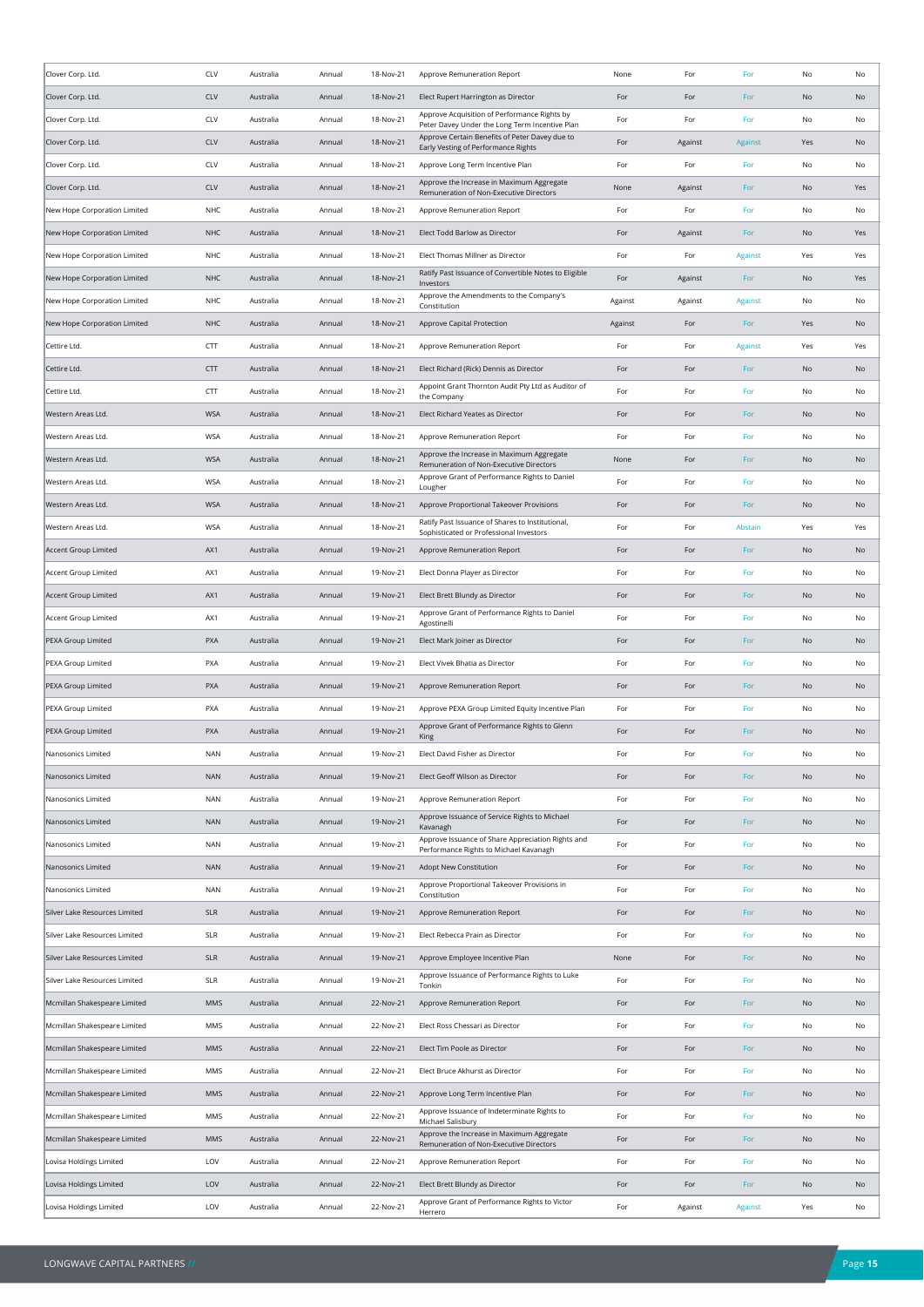| Monadelphous Group Limited       | <b>MND</b>        | Australia   | Annual | 23-Nov-21              | Elect Dietmar Robert Voss as Director                                                           | For            | For     | For            | No  | No       |
|----------------------------------|-------------------|-------------|--------|------------------------|-------------------------------------------------------------------------------------------------|----------------|---------|----------------|-----|----------|
| Monadelphous Group Limited       | MND               | Australia   | Annual | 23-Nov-21              | Elect Enrico Buratto as Director                                                                | For            | For     | For            | No  | No       |
| Monadelphous Group Limited       | <b>MND</b>        | Australia   | Annual | 23-Nov-21              | Approve Grant of Options to Robert Velletri                                                     | For            | For     | Against        | Yes | Yes      |
| Monadelphous Group Limited       | MND               | Australia   | Annual | 23-Nov-21              | Approve Remuneration Report                                                                     | For            | For     | For            | No  | No       |
| Pro Medicus Limited              | PME               | Australia   | Annual | 23-Nov-21              | Approve Remuneration Report                                                                     | For            | For     | For            | No  | No       |
| Pro Medicus Limited              | PME               | Australia   | Annual | 23-Nov-21              | Elect Alice Williams as Director                                                                | For            | For     | For            | No  | No       |
| Pro Medicus Limited              | PME               | Australia   | Annual | 23-Nov-21              | Elect Peter Kempen as Director                                                                  | For            | For     | For            | No  | No       |
| Pro Medicus Limited              | PME               | Australia   | Annual | 23-Nov-21              | Approve Pro Medicus Limited Long Term Incentive<br>Plan                                         | For            | For     | For            | No  | No       |
| <b>Brickworks Limited</b>        | <b>BKW</b>        | Australia   | Annual | 23-Nov-21              | Approve Remuneration Report                                                                     | For            | For     | For            | No  | No       |
| <b>Brickworks Limited</b>        | <b>BKW</b>        | Australia   | Annual | 23-Nov-21              | Approve Grant of Performance Rights to Lindsay<br>Partridge                                     | For            | For     | For            | No  | No       |
| <b>Brickworks Limited</b>        | <b>BKW</b>        | Australia   | Annual | 23-Nov-21              | Elect Robert D. Millner as Director                                                             | For            | For     | For            | No  | No       |
| <b>Brickworks Limited</b>        | <b>BKW</b>        | Australia   | Annual | 23-Nov-21              | Approve the Amendments to the Company's<br>Constitution                                         | For            | Against | Against        | Yes | No       |
| Kathmandu Holdings Ltd.          | <b>KMD</b>        | New Zealand | Annual | 23-Nov-21              | Elect David Kirk as Director                                                                    | For            | For     | <b>Against</b> | Yes | Yes      |
| Kathmandu Holdings Ltd.          | KMD               | New Zealand | Annual | 23-Nov-21              | Elect Michael Daly as Director                                                                  | For            | For     | For            | No  | No       |
| Kathmandu Holdings Ltd.          | KMD               | New Zealand | Annual | 23-Nov-21              | Elect Abby Foote as Director                                                                    | For            | For     | For            | No  | No       |
| Kathmandu Holdings Ltd.          | KMD               | New Zealand | Annual | 23-Nov-21              | Authorize Board to Fix Remuneration of the                                                      | For            | For     | For            | No  | No       |
| <b>Bravura Solutions Limited</b> | <b>BVS</b>        | Australia   | Annual | 24-Nov-21              | Auditors<br>Approve Remuneration Report                                                         | For            | For     | For            | No  | No       |
| <b>Bravura Solutions Limited</b> | <b>BVS</b>        | Australia   | Annual | 24-Nov-21              | Elect Neil Broekhuizen as Director                                                              | For            | For     | For            | No  | No       |
| Bravura Solutions Limited        | <b>BVS</b>        | Australia   | Annual | 24-Nov-21              | Elect Nick Parsons as Director                                                                  | For            | For     | For            | No  | No       |
| <b>Bravura Solutions Limited</b> | <b>BVS</b>        | Australia   | Annual | 24-Nov-21              | Approve Grant of Performance Rights to Nick                                                     | For            | For     | For            | No  | No       |
| Bravura Solutions Limited        | <b>BVS</b>        | Australia   | Annual | 24-Nov-21              | Parsons<br>Approve Grant of Performance Rights to Martin                                        | For            | For     | For            | No  | No       |
| Infomedia Limited                | IFM               | Australia   | Annual | 25-Nov-21              | Deda<br>Approve Remuneration Report                                                             | For            | For     | For            | No  | No       |
| Infomedia Limited                | IFM               | Australia   | Annual | 25-Nov-21              | Elect Jim Hassell as Director                                                                   | For            | For     | For            | No  | No       |
| Infomedia Limited                | IFM               | Australia   | Annual | 25-Nov-21              | Elect Bart Vogel as Director                                                                    | For            | For     | For            | No  | No       |
| NRW Holdings Limited             | <b>NWH</b>        | Australia   | Annual | 25-Nov-21              | Approve Financial Assistance in Relation to the                                                 | For            | For     | For            | No  | No       |
| <b>NRW Holdings Limited</b>      | <b>NWH</b>        | Australia   | Annual | 25-Nov-21              | Acquisition<br>Elect Jeff Dowling as Director                                                   | For            | For     | For            | No  | No       |
| NRW Holdings Limited             | <b>NWH</b>        | Australia   | Annual | 25-Nov-21              | Elect Peter Johnston as Director                                                                | For            | For     | For            | No  | No       |
| NRW Holdings Limited             | <b>NWH</b>        | Australia   | Annual | 25-Nov-21              | Approve Remuneration Report                                                                     | None           | For     | For            | No  | No       |
| <b>NRW Holdings Limited</b>      | <b>NWH</b>        | Australia   | Annual | 25-Nov-21              | אףףוטעל שופות טו דובו דלווטוווופותל ועצות ער<br>Julian Pemberton under the NRW Holdings Limited | For            | For     | For            | No  | No       |
| NRW Holdings Limited             | <b>NWH</b>        | Australia   | Annual | 25-Nov-21              | Ropfrove and Rights Planer romance wants to<br>Julian Pemberton under the NRW Holdings Limited  | For            | For     | For            | No  | No       |
| <b>NRW Holdings Limited</b>      | <b>NWH</b>        | Australia   | Annual | 25-Nov-21              | Dorformanco Diabte Dlan<br>Approve the Increase in Maximum Aggregate                            | None           | Against | Against        | No  | No       |
|                                  |                   |             |        |                        | Remuneration of Non-Executive Directors                                                         |                |         |                |     |          |
| NRW Holdings Limited             | <b>NWH</b><br>IFL | Australia   | Annual | 25-Nov-21<br>25-Nov-21 | Approve Conditional Spill Resolution<br>Elect Allan Griffiths as Director                       | Against<br>For | Against | Against        | No  | No<br>No |
| IOOF Holdings Ltd.               |                   | Australia   | Annual |                        |                                                                                                 |                | For     | For            | No  |          |
| IOOF Holdings Ltd.               | IFL               | Australia   | Annual | 25-Nov-21              | Elect Andrew Bloore as Director                                                                 | For            | For     | For            | No  | No       |
| IOOF Holdings Ltd.               | IFL               | Australia   | Annual | 25-Nov-21              | Approve Remuneration Report<br>Approve Grant of Performance Rights to Renato                    | For            | For     | For            | No  | No       |
| IOOF Holdings Ltd.               | IFL               | Australia   | Annual | 25-Nov-21              | Mota<br>Approve Increase of Non-Executive Director Fee                                          | For            | For     | For            | No  | No       |
| IOOF Holdings Ltd.               | IFL               | Australia   | Annual | 25-Nov-21              | Pool<br>Approve the Change of Company Name to Insignia                                          | None           | For     | For            | No  | No       |
| IOOF Holdings Ltd.               | IFL               | Australia   | Annual | 25-Nov-21              | Financial Ltd                                                                                   | For            | For     | For            | No  | No       |
| Senex Energy Ltd.                | SXY               | Australia   | Annual | 25-Nov-21              | Elect Trevor Bourne as Director                                                                 | For            | For     | For            | No  | No       |
| Senex Energy Ltd.                | SXY               | Australia   | Annual | 25-Nov-21              | Elect Margaret Kennedy as Director                                                              | For            | For     | For            | No  | No       |
| Senex Energy Ltd.                | SXY               | Australia   | Annual | 25-Nov-21              | Approve Remuneration Report<br>Approve Issuance of Performance Rights to lan                    | For            | For     | For            | No  | No       |
| Senex Energy Ltd.                | SXY               | Australia   | Annual | 25-Nov-21              | Davies                                                                                          | For            | For     | For            | No  | No       |
| Arena REIT                       | ARF               | Australia   | Annual | 25-Nov-21              | Approve Remuneration Report                                                                     | For            | For     | For            | No  | No       |
| Arena REIT                       | ARF               | Australia   | Annual | 25-Nov-21              | Elect Dennis Wildenburg as Director<br>Approve Grant of Deferred STI Rights to Rob de           | For            | For     | For            | No  | No       |
| Arena REIT                       | ARF               | Australia   | Annual | 25-Nov-21              | Vos<br>Approve Grant of LTI Performance Rights to Rob                                           | For            | For     | For            | No  | No       |
| Arena REIT                       | ARF               | Australia   | Annual | 25-Nov-21              | de Vos<br>Approve Grant of Deferred STI Rights to Gareth                                        | For            | For     | For            | No  | No       |
| Arena REIT                       | ARF               | Australia   | Annual | 25-Nov-21              | Winter<br>Approve Grant of LTI Performance Rights to Gareth                                     | For            | For     | For            | No  | No       |
| Arena REIT                       | ARF               | Australia   | Annual | 25-Nov-21              | Winter                                                                                          | For            | For     | For            | No  | No       |
| Arena REIT                       | ARF               | Australia   | Annual | 25-Nov-21              | Approve the Increase in Maximum Aggregate<br>Remuneration of Non-Executive Directors            | None           | For     | Against        | No  | Yes      |
| Regis Resources Limited          | RRL               | Australia   | Annual | 25-Nov-21              | Approve Remuneration Report                                                                     | For            | For     | For            | No  | No       |
| Regis Resources Limited          | RRL               | Australia   | Annual | 25-Nov-21              | Elect Steve Scudamore as Director<br>Approve Grant of Long Term Incentive                       | For            | For     | For            | No  | No       |
| Regis Resources Limited          | RRL               | Australia   | Annual | 25-Nov-21              | Performance Rights to Jim Beyer                                                                 | For            | For     | For            | No  | No       |
| Regis Resources Limited          | RRL               | Australia   | Annual | 25-Nov-21              | Approve Grant of Short Term Incentive<br>Performance Rights to Jim Beyer                        | For            | For     | For            | No  | No       |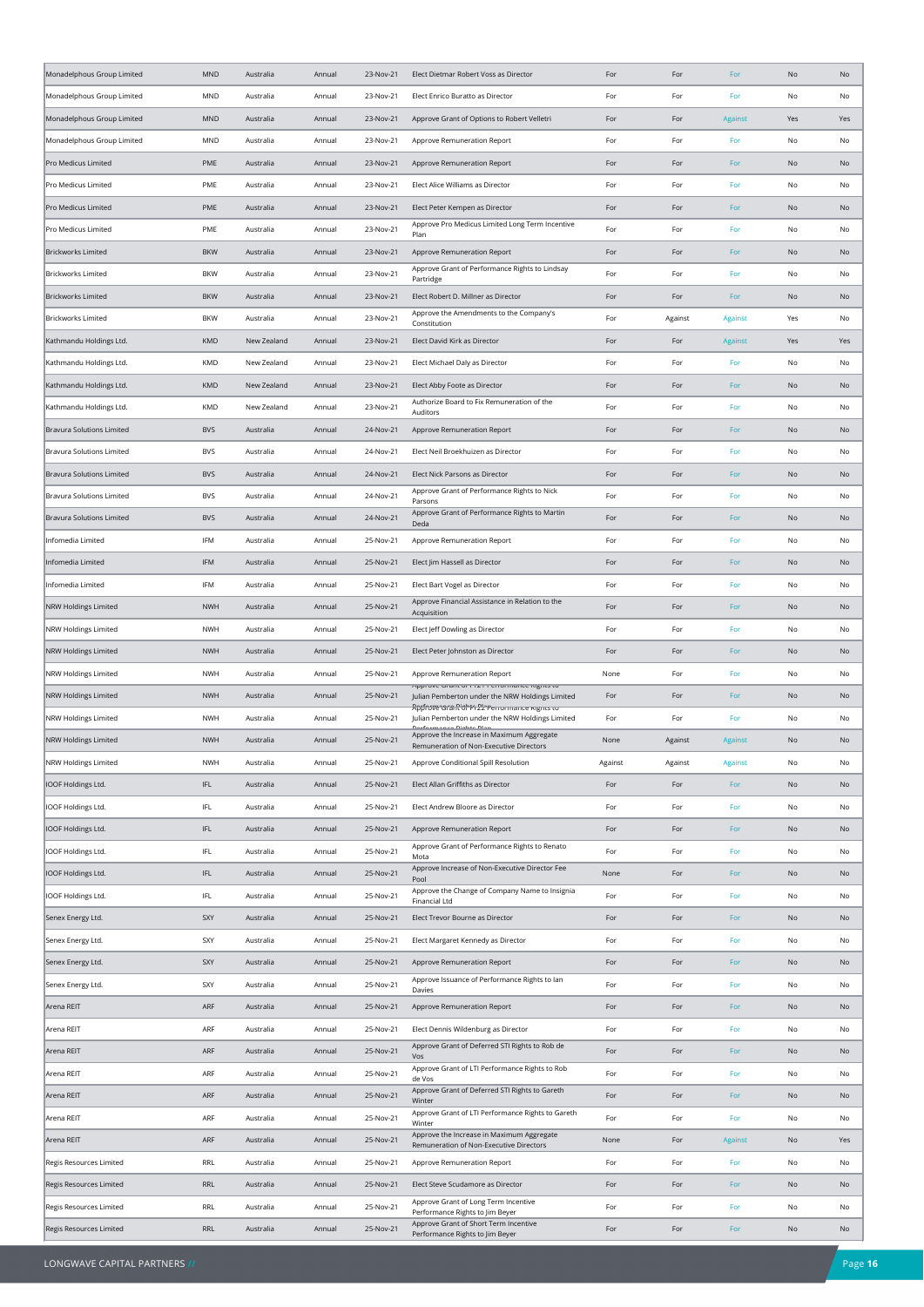| Hansen Technologies Limited   | <b>HSN</b> | Australia   | Annual | 25-Nov-21 | Approve Remuneration Report                                                          | For     | For     | For     | No  | No  |
|-------------------------------|------------|-------------|--------|-----------|--------------------------------------------------------------------------------------|---------|---------|---------|-----|-----|
| Hansen Technologies Limited   | <b>HSN</b> | Australia   | Annual | 25-Nov-21 | Elect David Osborne as Director                                                      | For     | For     | For     | No  | No  |
| Hansen Technologies Limited   | <b>HSN</b> | Australia   | Annual | 25-Nov-21 | Approve Grant of Performance Rights to Andrew<br>Hansen                              | For     | For     | For     | No  | No  |
| Hansen Technologies Limited   | <b>HSN</b> | Australia   | Annual | 25-Nov-21 | Approve the Increase in Maximum Aggregate<br>Remuneration of Non-Executive Directors | For     | For     | For     | No  | No  |
| Ramelius Resources Limited    | <b>RMS</b> | Australia   | Annual | 25-Nov-21 | Approve Remuneration Report                                                          | For     | For     | For     | No  | No  |
| Ramelius Resources Limited    | <b>RMS</b> | Australia   | Annual | 25-Nov-21 | Elect Robert Scott Vassie as Director                                                | For     | For     | For     | No  | No  |
| Ramelius Resources Limited    | <b>RMS</b> | Australia   | Annual | 25-Nov-21 | Elect Michael Andrew Bohm as Director                                                | For     | For     | For     | No  | No  |
| Ramelius Resources Limited    | <b>RMS</b> | Australia   | Annual | 25-Nov-21 | Approve Grant of Performance Rights to Mark<br>William Zeptner                       | For     | For     | For     | No  | No  |
| Ramelius Resources Limited    | RMS        | Australia   | Annual | 25-Nov-21 | Approve the Increase in Maximum Aggregate<br>Remuneration of Non-Executive Directors | For     | For     | For     | No  | No  |
| Kogan.com Limited             | KGN        | Australia   | Annual | 25-Nov-21 | Approve Remuneration Report                                                          | None    | Against | Against | No  | No  |
| Kogan.com Limited             | KGN        | Australia   | Annual | 25-Nov-21 | Elect David Shafer as Director                                                       | For     | For     | Against | Yes | Yes |
| Kogan.com Limited             | KGN        | Australia   | Annual | 25-Nov-21 | Elect Janine Allis as Director                                                       | For     | For     | For     | No  | No  |
| Kogan.com Limited             | KGN        | Australia   | Annual | 25-Nov-21 | Elect James Spenceley as Director                                                    | For     | For     | Against | Yes | Yes |
| Kogan.com Limited             | KGN        | Australia   | Annual | 25-Nov-21 | Approve the Increase in Non-Executive Directors'<br>Fee Pool                         | For     | For     | For     | No  | No  |
| Kogan.com Limited             | KGN        | Australia   | Annual | 25-Nov-21 | Approve Renewal of Equity Incentive Plan                                             | For     | For     | Against | Yes | Yes |
| Kogan.com Limited             | KGN        | Australia   | Annual | 25-Nov-21 | Approve the Spill Resolution                                                         | Against | Against | For     | Yes | Yes |
| Universal Store Holdings Ltd. | UNI        | Australia   | Annual | 25-Nov-21 | Approve Remuneration Report                                                          | For     | For     | For     | No  | No  |
| Universal Store Holdings Ltd. | UNI        | Australia   | Annual | 25-Nov-21 | Elect Peter Birtles as Director                                                      | For     | For     | For     | No  | No  |
| Universal Store Holdings Ltd. | UNI        | Australia   | Annual | 25-Nov-21 | Elect David MacLean as Director                                                      | For     | For     | For     | No  | No  |
| Perseus Mining Limited        | PRU        | Australia   | Annual | 25-Nov-21 | Approve Remuneration Report                                                          | For     | For     | For     | No  | No  |
| Perseus Mining Limited        | PRU        | Australia   | Annual | 25-Nov-21 | Elect Daniel Lougher as Director                                                     | For     | For     | Against | Yes | Yes |
| Perseus Mining Limited        | PRU        | Australia   | Annual | 25-Nov-21 | Elect David Ransom as Director                                                       | For     | For     | For     | No  | No  |
| Perseus Mining Limited        | PRU        | Australia   | Annual | 25-Nov-21 | Elect Amber Banfield as Director                                                     | For     | For     | For     | No  | No  |
| Perseus Mining Limited        | PRU        | Australia   | Annual | 25-Nov-21 | Approve Capital Return to Shareholders                                               | For     | For     | For     | No  | No  |
| Perseus Mining Limited        | PRU        | Australia   | Annual | 25-Nov-21 | Approve Issuance of Performance Rights to Jeffrey<br>Quartermaine                    | For     | For     | For     | No  | No  |
| Perseus Mining Limited        | PRU        | Australia   | Annual | 25-Nov-21 | Adopt New Constitution                                                               | For     | Against | For     | No  | Yes |
| Objective Corporation Limited | OCL        | Australia   | Annual | 26-Nov-21 | Approve Remuneration Report                                                          | For     | For     | For     | No  | No  |
| Objective Corporation Limited | OCL        | Australia   | Annual | 26-Nov-21 | Elect Darc Rasmussen as Director                                                     | For     | For     | For     | No  | No  |
| Objective Corporation Limited | OCL        | Australia   | Annual | 26-Nov-21 | Approve Employee Equity Plan                                                         | For     | For     | For     | No  | No  |
| The Warehouse Group Limited   | WHS        | New Zealand | Annual | 26-Nov-21 | Elect Antony Balfour as Director                                                     | For     | For     | For     | No  | No  |
| The Warehouse Group Limited   | WHS        | New Zealand | Annual | 26-Nov-21 | Elect John Journee as Director                                                       | For     | For     | For     | No  | No  |
| The Warehouse Group Limited   | WHS        | New Zealand | Annual | 26-Nov-21 | Elect Will Easton as Director                                                        | For     | For     | For     | No  | No  |
| The Warehouse Group Limited   | WHS        | New Zealand | Annual | 26-Nov-21 | Elect Rachel Taulelei as Director                                                    | For     | For     | For     | No  | No  |
| The Warehouse Group Limited   | WHS        | New Zealand | Annual | 26-Nov-21 | Approve the Increase in Maximum Aggregate<br><b>Remuneration of Directors</b>        | For     | For     | For     | No  | No  |
| The Warehouse Group Limited   | WHS        | New Zealand | Annual | 26-Nov-21 | Authorize Board to Fix Remuneration of the<br>Auditors                               | For     | For     | For     | No  | No  |
| Westgold Resources Limited    | WGX        | Australia   | Annual | 26-Nov-21 | Approve Remuneration Report                                                          | For     | For     | For     | No  | No  |
| Westgold Resources Limited    | WGX        | Australia   | Annual | 26-Nov-21 | Elect Gary Davison as Director                                                       | For     | For     | For     | No  | No  |
| Westgold Resources Limited    | WGX        | Australia   | Annual | 26-Nov-21 | Elect Peter Cook as Director                                                         | For     | Against | For     | No  | Yes |
| Westgold Resources Limited    | WGX        | Australia   | Annual | 26-Nov-21 | Approve Grant of Performance Rights to Wayne<br>Bramwell                             | For     | For     | For     | No  | No  |
| Westgold Resources Limited    | WGX        | Australia   | Annual | 26-Nov-21 | Approve the Increase in Non-Executive Directors'<br>Remuneration Pool                | For     | For     | For     | No  | No  |
| Westgold Resources Limited    | WGX        | Australia   | Annual | 26-Nov-21 | Approve Replacement of Constitution                                                  | For     | For     | For     | No  | No  |
| Westgold Resources Limited    | WGX        | Australia   | Annual | 26-Nov-21 | Approve Proportional Takeover Provisions                                             | For     | For     | For     | No  | No  |
| Uniti Group Limited           | <b>UWL</b> | Australia   | Annual | 26-Nov-21 | Approve Remuneration Report                                                          | For     | For     | For     | No  | No  |
| Uniti Group Limited           | UWL        | Australia   | Annual | 26-Nov-21 | Elect Graeme Barclay as Director                                                     | For     | Against | Against | Yes | No  |
| Uniti Group Limited           | UWL        | Australia   | Annual | 26-Nov-21 | Elect John Sands Lindsay as Director                                                 | For     | For     | For     | No  | No  |
| Uniti Group Limited           | <b>UWL</b> | Australia   | Annual | 26-Nov-21 | Approve Issuance of Share Rights to Michael<br>Simmons                               | For     | For     | For     | No  | No  |
| Uniti Group Limited           | <b>UWL</b> | Australia   | Annual | 26-Nov-21 | Approve Issuance of Share Rights to Vaughan<br>Bowen                                 | For     | For     | For     | No  | No  |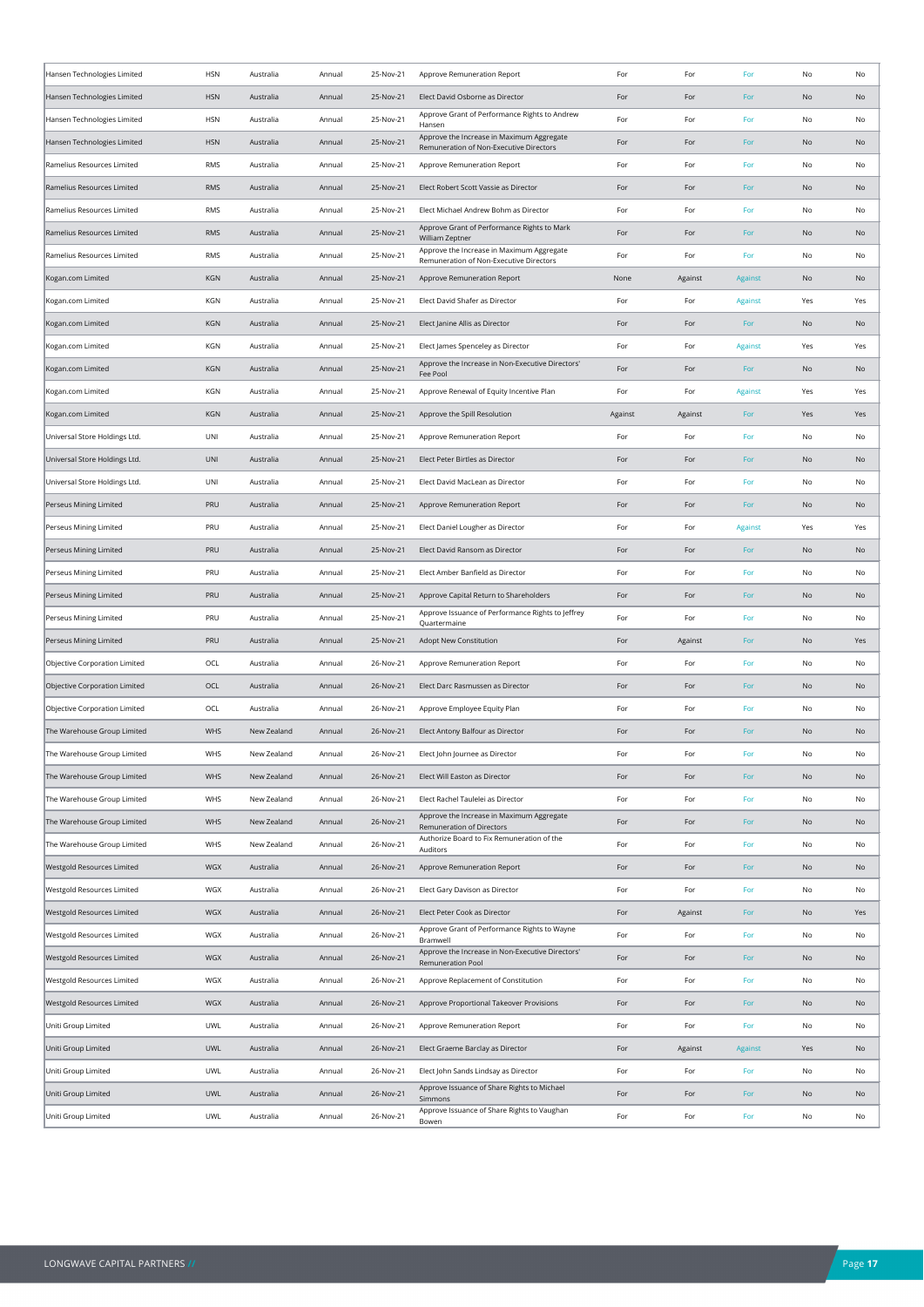| Centuria Capital Group      | <b>CNI</b> | Australia | Annual | 26-Nov-21 | Approve Remuneration Report                                                                          | None    | For     | For                           | No            | No  |
|-----------------------------|------------|-----------|--------|-----------|------------------------------------------------------------------------------------------------------|---------|---------|-------------------------------|---------------|-----|
| Centuria Capital Group      | CNI        | Australia | Annual | 26-Nov-21 | Elect Garry Charny as Director                                                                       | For     | Against | <b>Against</b>                | Yes           | No  |
| Centuria Capital Group      | <b>CNI</b> | Australia | Annual | 26-Nov-21 | Elect Susan Wheeldon as Director                                                                     | For     | For     | For                           | No            | No  |
| Centuria Capital Group      | CNI        | Australia | Annual | 26-Nov-21 | Elect Kristie Brown as Director                                                                      | For     | For     | For                           | No            | No  |
| Centuria Capital Group      | <b>CNI</b> | Australia | Annual | 26-Nov-21 | Approve Grant of Performance Rights to John<br>McBain                                                | For     | For     | For                           | No            | No  |
| Centuria Capital Group      | CNI        | Australia | Annual | 26-Nov-21 | Approve Grant of Performance Rights to Jason<br>Huljich                                              | For     | For     | For                           | No            | No  |
| Sandfire Resources Ltd.     | <b>SFR</b> | Australia | Annual | 26-Nov-21 | Approve Remuneration Report                                                                          | For     | For     | For                           | No            | No  |
| Sandfire Resources Ltd.     | SFR        | Australia | Annual | 26-Nov-21 | Elect John Richards as Director                                                                      | For     | For     | For                           | No            | No  |
| Sandfire Resources Ltd.     | <b>SFR</b> | Australia | Annual | 26-Nov-21 | Elect Jennifer Morris as Director                                                                    | For     | For     | For                           | No            | No  |
| Sandfire Resources Ltd.     | SFR        | Australia | Annual | 26-Nov-21 | Elect Sally Langer as Director                                                                       | For     | For     | For                           | No            | No  |
| Sandfire Resources Ltd.     | <b>SFR</b> | Australia | Annual | 26-Nov-21 | Ratify Past Issuance of Placement Shares to                                                          | For     | For     | For                           | No            | No  |
| Sandfire Resources Ltd.     | SFR        | Australia | Annual | 26-Nov-21 | Professional and Sophisticated Investors<br>Approve the Increase in Maximum Aggregate Non-           | For     | For     | For                           | No            | No  |
| Sandfire Resources Ltd.     | <b>SFR</b> | Australia | Annual | 26-Nov-21 | Executive Director Fee Pool<br>Approve the Spill Resolution                                          | None    | Against | Against                       | No            | No  |
| CleanSpace Holdings Limited | <b>CSX</b> | Australia | Annual | 29-Nov-21 | Approve Remuneration Report                                                                          | For     | For     | For                           | No            | No  |
| CleanSpace Holdings Limited | <b>CSX</b> | Australia | Annual | 29-Nov-21 | Elect Ron Weinberger as Director                                                                     | For     | Against | For                           | No            | Yes |
| CleanSpace Holdings Limited | <b>CSX</b> | Australia | Annual | 29-Nov-21 | Elect Bruce Rathie as Director                                                                       | For     | Against | For                           | No            | Yes |
| CleanSpace Holdings Limited | <b>CSX</b> | Australia | Annual | 29-Nov-21 | Approve Grant of Options to Bruce Rathie                                                             | For     | Against | Against                       | Yes           | No  |
| Premier Investments Limited | PMV        | Australia | Annual | 02-Dec-21 | Approve Remuneration Report                                                                          | For     | For     | For                           | No            | No  |
| Premier Investments Limited | PMV        | Australia | Annual | 02-Dec-21 | Elect Sylvia Falzon as Director                                                                      | For     | For     | For                           | No            | No  |
| Premier Investments Limited | PMV        | Australia | Annual | 02-Dec-21 | Elect Sally Herman as Director                                                                       | For     | For     | For                           | No            | No  |
| Premier Investments Limited | PMV        | Australia | Annual | 02-Dec-21 | Approve Performance Rights Plan                                                                      | For     | For     | For                           | No            | No  |
|                             | PMV        |           |        | 02-Dec-21 | Approve Grant of Performance Rights to Richard                                                       | For     |         |                               |               |     |
| Premier Investments Limited |            | Australia | Annual |           | Murray                                                                                               |         | Against | For                           | No            | Yes |
| Premier Investments Limited | PMV        | Australia | Annual | 02-Dec-21 | Approve the Spill Resolution                                                                         | Against | Against | Against                       | No            | No  |
| DGL Group Ltd.              | DGL        | Australia | Annual | 02-Dec-21 | Approve Remuneration Report                                                                          | For     | For     | For                           | No            | No  |
| DGL Group Ltd.              | DGL        | Australia | Annual | 02-Dec-21 | Elect Peter Lowe as Director                                                                         | For     | For     | For                           | No            | No  |
| DGL Group Ltd.              | DGL        | Australia | Annual | 02-Dec-21 | Elect Denise Brotherton as Director                                                                  | For     | For     | For                           | No            | No  |
| DGL Group Ltd.              | DGL        | Australia | Annual | 02-Dec-21 | Elect Robert McKinnon as Director                                                                    | For     | For     | For                           | No            | No  |
| DGL Group Ltd.              | DGL        | Australia | Annual | 02-Dec-21 | Elect Robert Sushames as Director<br>Appoint PKF Melbourne Audit & Assurance Pty Ltd                 | For     | For     | For                           | No            | No  |
| DGL Group Ltd.              | DGL        | Australia | Annual | 02-Dec-21 | as Auditor of the Company<br>Ratify Past Issuance of Shares to Nine Lions Pty Ltd                    | For     | For     | For                           | No            | No  |
| DGL Group Ltd.              | DGL        | Australia | Annual | 02-Dec-21 | and John Ronal Horley<br>Ratify Past Issuance of Shares to AA Hitech Printers                        | For     | For     | For                           | No            | No  |
| DGL Group Ltd.              | DGL        | Australia | Annual | 02-Dec-21 | Ρτγ Ltd                                                                                              | For     | For     | For                           | No            | No  |
| DGL Group Ltd.              | DGL        | Australia | Annual | 02-Dec-21 | Ratify Past Issuance of Shares to Aquapac Pty Ltd<br>Ratify Past Issuance of Shares to AUSblue Group | For     | For     | For                           | No            | No  |
| DGL Group Ltd.              | DGL        | Australia | Annual | 02-Dec-21 | Pty Ltd                                                                                              | For     | For     | For                           | No            | No  |
| DGL Group Ltd.              | DGL        | Australia | Annual | 02-Dec-21 | Ratify Past Issuance of Shares to Profill Industries<br>Pty Ltd                                      | For     | For     | For                           | No            | No  |
| DGL Group Ltd.              | DGL        | Australia | Annual | 02-Dec-21 | Approve Issuance of Repayment Shares to Simon<br>Henry                                               | For     | For     | For                           | No            | No  |
| Pendal Group Limited        | PDL        | Australia | Annual | 10-Dec-21 | Elect Sally Collier as Director                                                                      | For     | For     | For                           | No            | No  |
| Pendal Group Limited        | PDL        | Australia | Annual | 10-Dec-21 | Elect Christopher Jones as Director                                                                  | For     | For     | For                           | No            | No  |
| Pendal Group Limited        | PDL        | Australia | Annual | 10-Dec-21 | Approve Remuneration Report                                                                          | For     | For     | For                           | No            | No  |
| Pendal Group Limited        | PDL        | Australia | Annual | 10-Dec-21 | Approve the Increase in Non-Executive Director's<br>Annual Fee Pool                                  | For     | For     | For                           | No            | No  |
| Pendal Group Limited        | PDL        | Australia | Annual | 10-Dec-21 | Approve Grant of Performance Share Rights to<br>Nick Good                                            | For     | For     | For                           | $\mathsf{No}$ | No  |
| Pendal Group Limited        | PDL        | Australia | Annual | 10-Dec-21 | Adopt New Constitution                                                                               | For     | For     | For                           | No            | No  |
| Pendal Group Limited        | PDL        | Australia | Annual | 10-Dec-21 | Approve Proportional Takeover Provisions                                                             | For     | For     | For                           | No            | No  |
| HUB24 Limited               | <b>HUB</b> | Australia | Annual | 14-Dec-21 | Approve Remuneration Report                                                                          | For     | For     | For                           | No            | No  |
| HUB24 Limited               | HUB        | Australia | Annual | 14-Dec-21 | Elect Paul Rogan as Director                                                                         | For     | For     | For                           | No            | No  |
| HUB24 Limited               | <b>HUB</b> | Australia | Annual | 14-Dec-21 | Elect Catherine Kovacs as Director                                                                   | For     | For     | For                           | No            | No  |
| HUB24 Limited               | HUB        | Australia | Annual | 14-Dec-21 | Approve Issuance of Performance Rights to<br>Andrew Alcock                                           | For     | For     | For                           | No            | No  |
| <b>Elders Limited</b>       | ELD        | Australia | Annual | 16-Dec-21 | Approve Remuneration Report                                                                          | For     | For     | For                           | No            | No  |
| <b>Elders Limited</b>       | ELD        | Australia | Annual | 16-Dec-21 | Elect Robyn Clubb as Director                                                                        | For     | For     | For                           | No            | No  |
| <b>Elders Limited</b>       | ELD        | Australia | Annual | 16-Dec-21 | Elect Raelene Murphy as Director                                                                     | For     | For     | For                           | No            | No  |
| <b>Elders Limited</b>       | ELD        | Australia | Annual | 16-Dec-21 | Approve Long-Term Incentive Plan                                                                     | For     | For     | For                           | No            | No  |
| <b>Elders Limited</b>       | ELD        | Australia | Annual | 16-Dec-21 | Approve Grant of Performance Rights to Mark<br>Charles Allison                                       | For     | For     | $\operatorname{\mathsf{For}}$ | No            | No  |